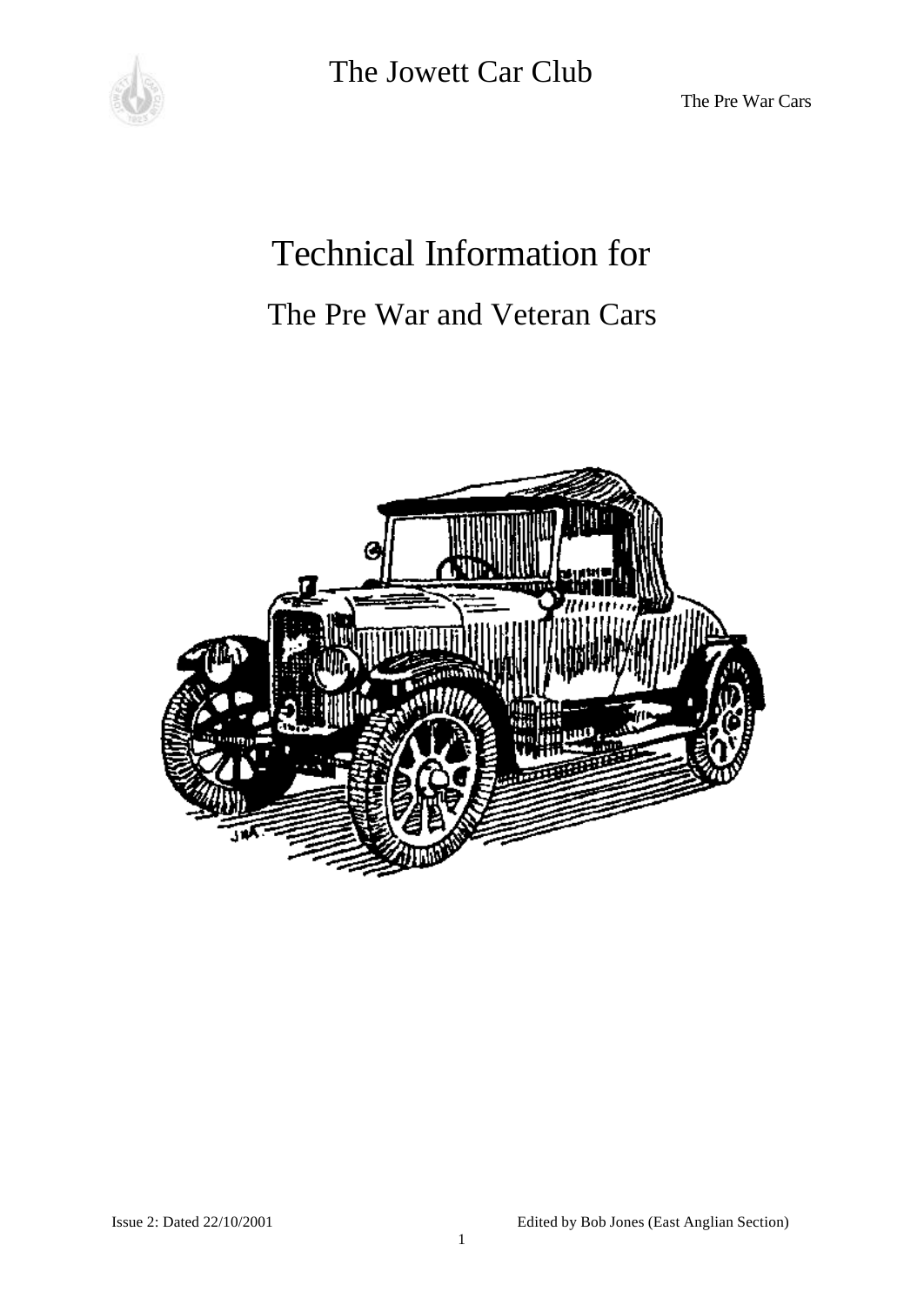

The Pre War Cars

### Document Index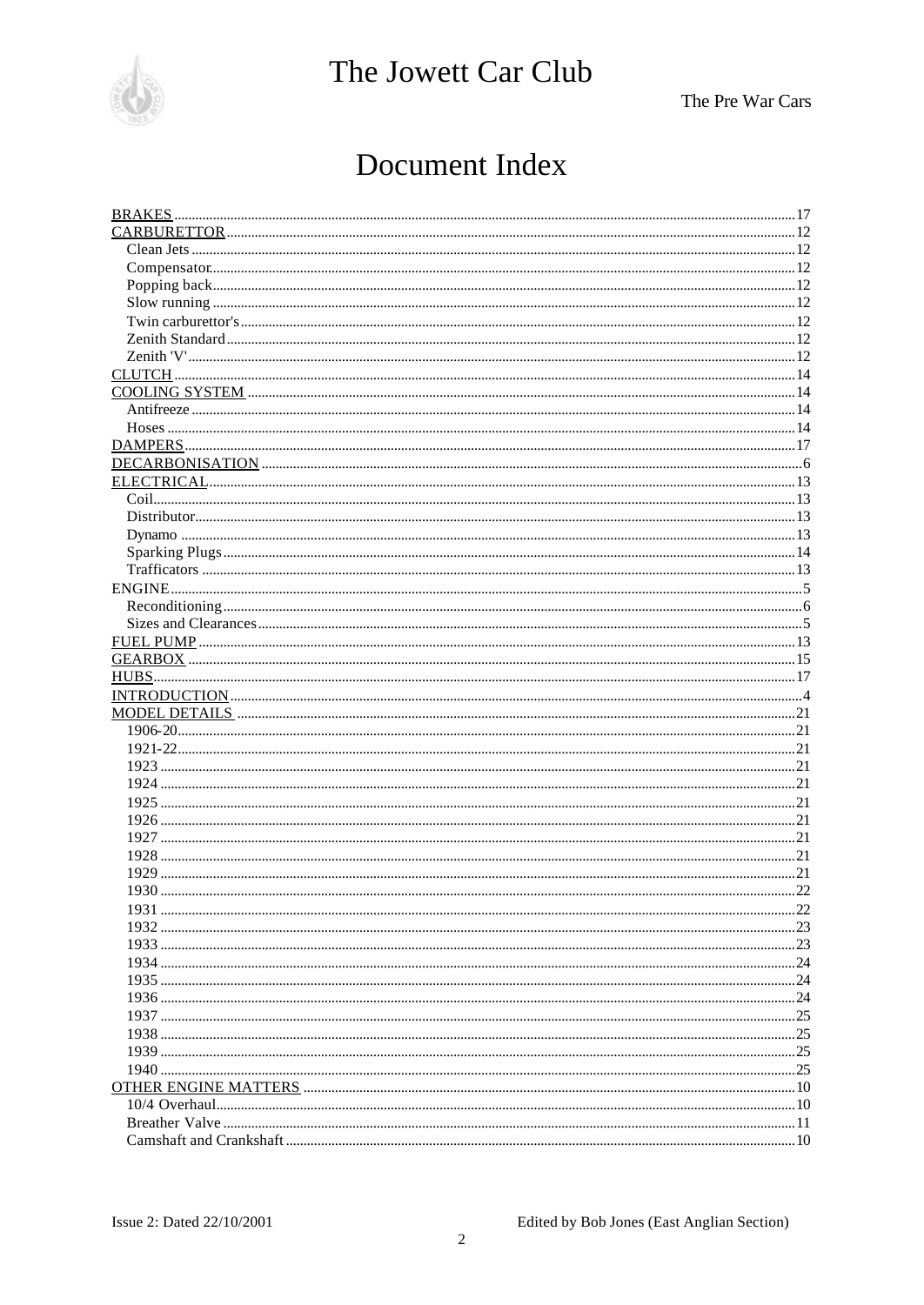

| TYRE PRESSURES |  |
|----------------|--|
|                |  |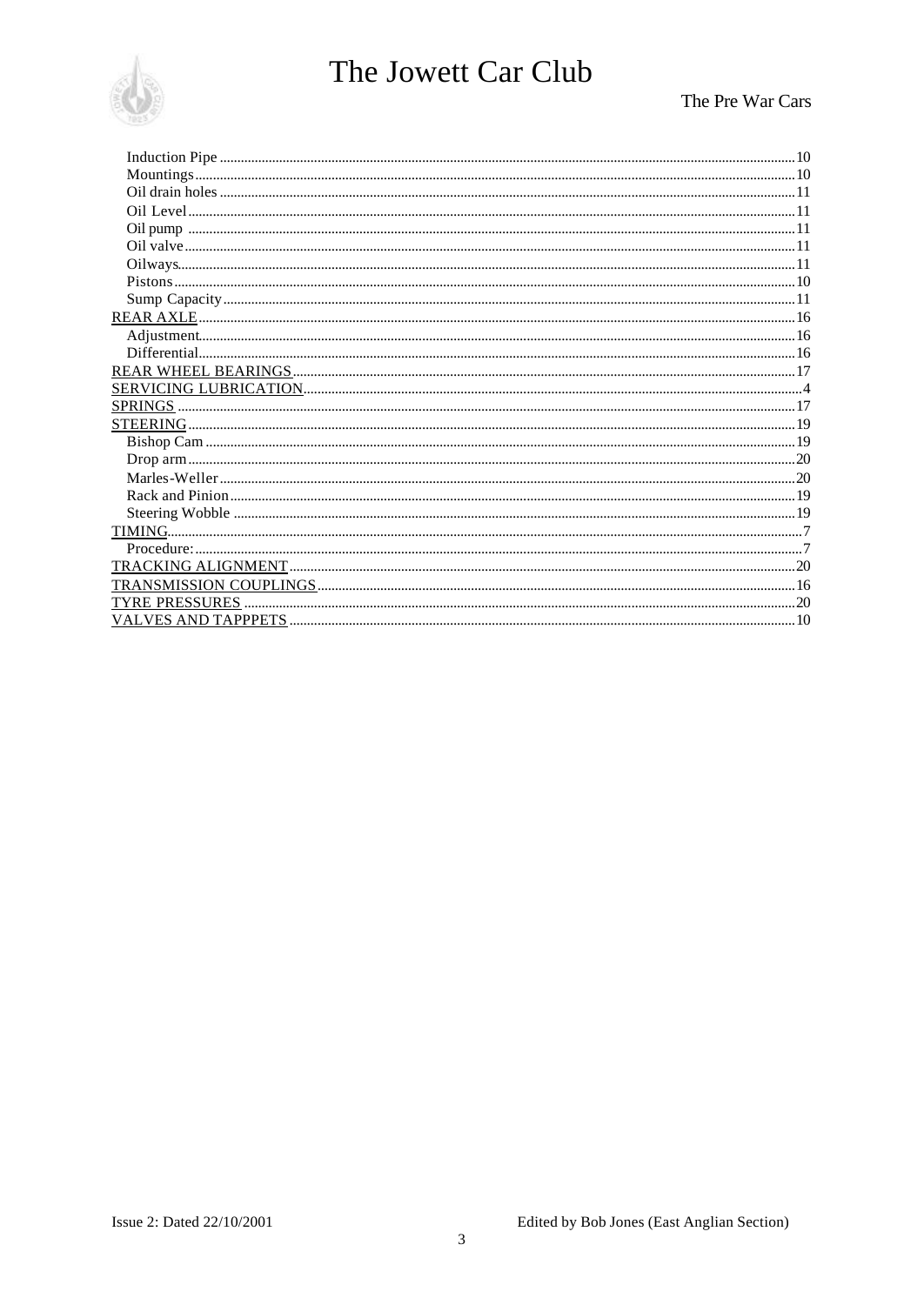

#### **INTRODUCTION**

As there was constant development in the evolution of the Twin and Ten-Four punctuated by the introduction of new models - body, engine, or both - the arrangement of data is by subject rather than year with significant changes dated so far as information is available.

#### SERVICING LUBRICATION

Advice varies considerably so these recommendations are based on Jowett literature. Some items were introduced or discontinued at dates other than those shown of course. Figures are in miles, it being assumed that  $200 =$  one week and  $5,000 =$  six months. Jowett recommends Castrol and Duckhams lubricants. The following key refers to the letters used in the table:

| (a) | Castrolease CL | <b>Adcol HBB</b> |
|-----|----------------|------------------|
|     |                |                  |

- (b) Castrolease Heavy Grease Duckhams Heavy
- (c) XL Duckhams 20 50 (Energol 30 in gearbox)
- (d) Hypoy/D grade 14OEP
- (e) Light lubricating oil
- (f) Swanshot Gear oil
- (g) Hypoy grade 9OEP

| FEM                                                    | <u>Up to 1933</u> | 1933-40 |
|--------------------------------------------------------|-------------------|---------|
| Grease $(a)$ :                                         |                   |         |
| Front $axle - swivel$ pins                             | 500               | 500     |
| Steering box and joints (NB.10-1 Steering box oil (f)) | 500               | 500     |
| Brake cross shaft and bearings                         | 500               |         |
| <b>Brake compensators</b>                              |                   | 500     |
| Spring shackles and pins (NOT rubber bushed)           | 500               |         |
| Transmission shaft nipples (1932/3)                    | 500               |         |
| Check brake adjustment                                 | 2000              | 2000    |
| Oil:                                                   |                   |         |
| Top up gearbox (c)                                     | 1000              | 2000    |
| Top up rear axle (d) up to $1937$                      |                   |         |
| $(g)$ 1937-1940                                        | 1000              | 2000    |
| Top up engine mountings (c)                            |                   | 2000    |
| Distributor (see main notes)                           | 1000              | 1000    |
| A few drops on dynamo spindle (e)                      | 2500              |         |
| A few drops on dynamo rear bearing (e)                 |                   | 1000    |
| Grease:                                                |                   |         |
| Hubs having nipple, repack others (b)                  | 5000              | 5000    |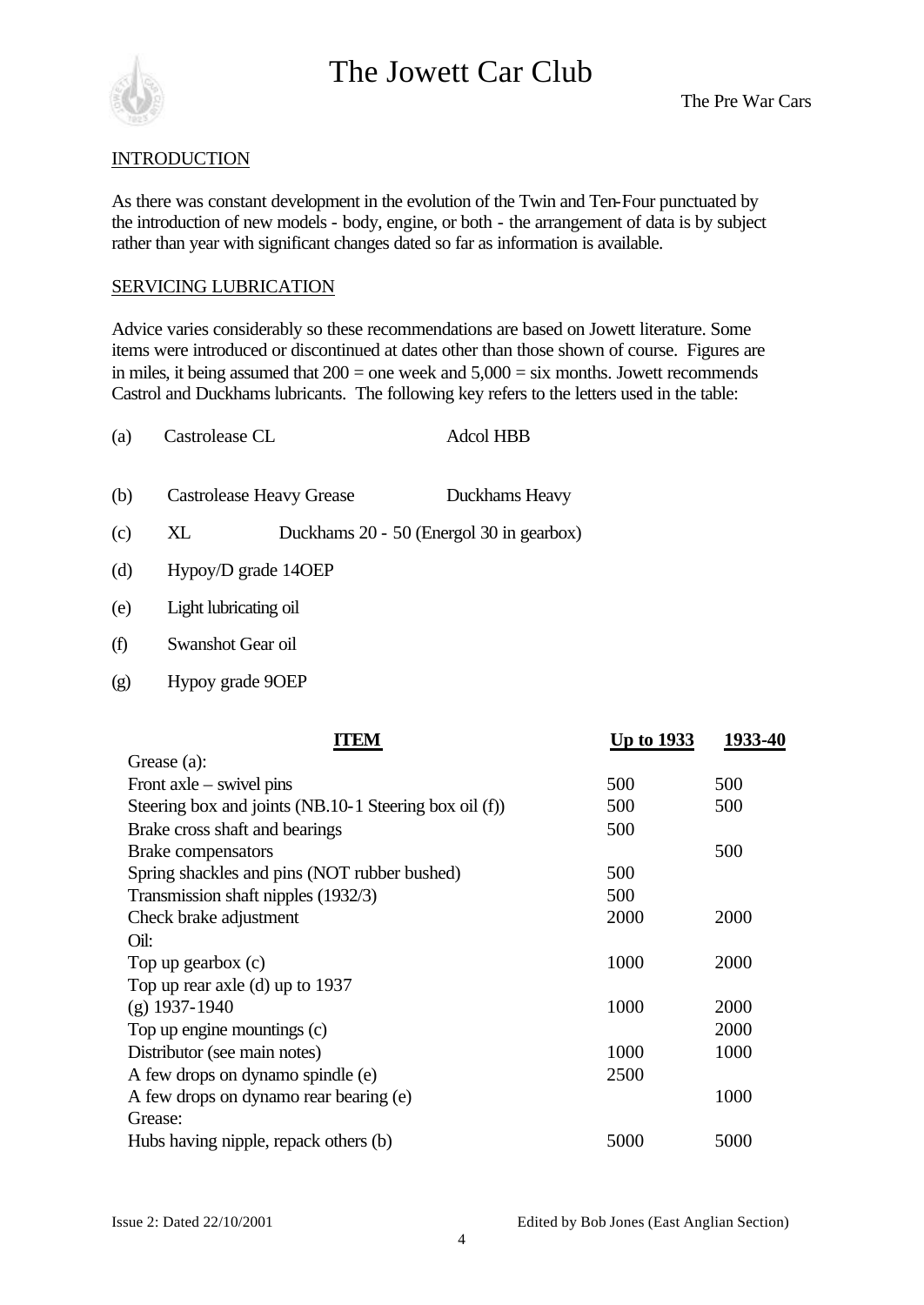

The Pre War Cars

| Repack hubs having nipple (b)<br>Repack steering joints (b)<br>Change engine oil when warm and only | 5000 | 10000 |
|-----------------------------------------------------------------------------------------------------|------|-------|
| clean filter in paraffin (c)                                                                        | 2000 | 5000  |
| Change gearbox oil when warm, flush with paraffin (c)                                               | 5000 | 5000  |
| Change rear axle oil when warm (if drain plug fitted) (d)                                           | 5000 | 5000  |
| Check timing chain, plug gaps and clutch                                                            | 5000 | 5000  |
| Change AC oil filter core (10-4 only) Type XF1                                                      |      | 10000 |
| Top up Luvax shock absorbers (Luvax fluid)                                                          |      | 10000 |
|                                                                                                     |      |       |

Also regularly oil Speedometer drive shaft, Brake, clutch, and gear levers, Shafts and links.

Also regularly grease Steering column dash mountings. Battery terminals, (petroleum jelly).

Also regularly check oil, water, battery, and petrol tank, levels.

Ensure that grease exudes from the other end of bearings and does not over grease hub& or dynamo/distributor. Clogged nipples should be wiped clean, unscrewed and warmed over a gentle gas jet, or otherwise renewed.

#### ENGINE

| 1910-21 | 1921-36   | 1937-40   | 1935-40  |
|---------|-----------|-----------|----------|
| 6.4     |           | 8         | 10       |
|         | 75.4      | 77        | 63.5     |
| 101.5   | 101.5     | 101.5     | 92       |
| 816     | 907.2     | 946       | 1166.4   |
| 10      |           |           |          |
|         | 14 @ 2500 | 17 @ 3250 | 31 @4000 |
|         |           |           |          |

Sizes and Clearances (In thousandths of an inch).

| <b>Bearing Clearances</b>          |              |
|------------------------------------|--------------|
| (All models unless stated)         |              |
| <b>Mains Diameter</b>              | $0.5 - 1.25$ |
| End play                           | $2 - 6$      |
| Big End (Diametric Clearance)      | $0.75 - 1.5$ |
| Side play $*$                      | $1 - 3$      |
| (* 18 hp inner rods 2 $\&$ 3 only) | $1 - 5$      |
| Camshaft diameter                  | $0.5 - 1.25$ |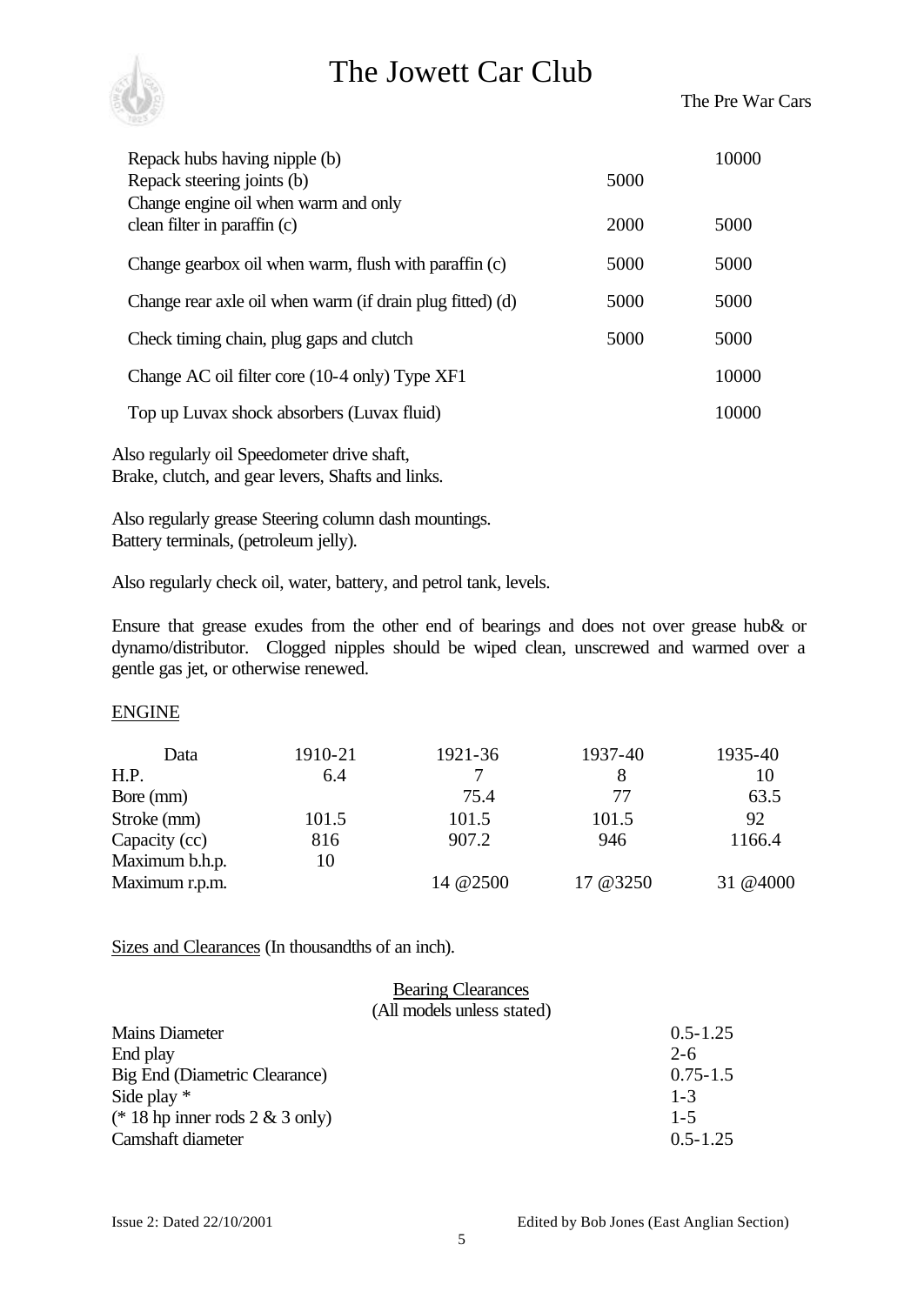

The Pre War Cars

| End play                                               | $1 - 4.5$   |
|--------------------------------------------------------|-------------|
| Valves in guides $7 & 8$ h.p.                          | $1 - 2.5$   |
| $18$ h.p.                                              | $0.5 - 1.5$ |
| Piston Clearance $7 & 8$ Heplex                        | $3-4.5$     |
| LAC10                                                  | $3.5 - 5$   |
| (LAC 10 Alloy has 'WA' cast on the skirt) 10 hp Heplex | $0.4 - 2$   |

#### Reconditioning

| Max. undersize big ends | 40 in stages of 10  |
|-------------------------|---------------------|
| Max. undersize mains    | $20$ in stages of 5 |
| Max, undersize cylinder | 40 in stages of 10  |

| Standard sizes (in Inches)       |                      |  |  |  |
|----------------------------------|----------------------|--|--|--|
| Camshaft 7 8 & 10                | $0.9985 - 0.99825$   |  |  |  |
| $(10 \text{ hp c/s}$ front only) | $(1.4985 - 1.49825)$ |  |  |  |
| Cylinders 7                      | $2.970 - 2.969$      |  |  |  |
| 8                                | $3.0325 - 3.0315$    |  |  |  |
| 10                               | $2.5005 - 2.4995$    |  |  |  |
| Big ends $7 & 8$                 | $1.500 - 1.4995$     |  |  |  |
| 10                               | $1.625 - 1.6245$     |  |  |  |
| Mains $7 & 8$                    | $1.375 - 1.37475$    |  |  |  |
| 10                               | $1.5 - 1.49975$      |  |  |  |

N.B. First figure of engine number on inter-war models denoted the model year.

#### DECARBONISATION Models up to 1929

Decarbonise every 10,000 miles, or more if running well. Regrind exhaust valves regularly. This can be done by making up a cranked screwdriver and special socket spanner, which avoids the need to dismantle anything else.

To 'decoke' generally dismantle all attachments so that the engine can be tilted over with the starting handle on the front cross member and the rear engine mounting slack. (N.B. Be sure. not to move this rear mounting out of line as this can cause bad vibration.) Start to undo the cylinder base nuts and valve caps before releasing the cylinders from the chassis. Cylinder removal is recommended though this is not essential, thus avoiding some dismantling. The radiator need not be moved on the short wheelbase models if a grooved wooden block is placed between the starting handle and the cross member as a support. The cylinders have a long skirt into the crankcase - be careful. 'Valve caps' must be marked as they vary in depth, which alters the compression. Pistons must be marked L/R and TOP/B0TTOM. "Oil tight cylinder/crankcase seals may be obtained with newspaper gaskets and seccotine"!

Models 1930-1940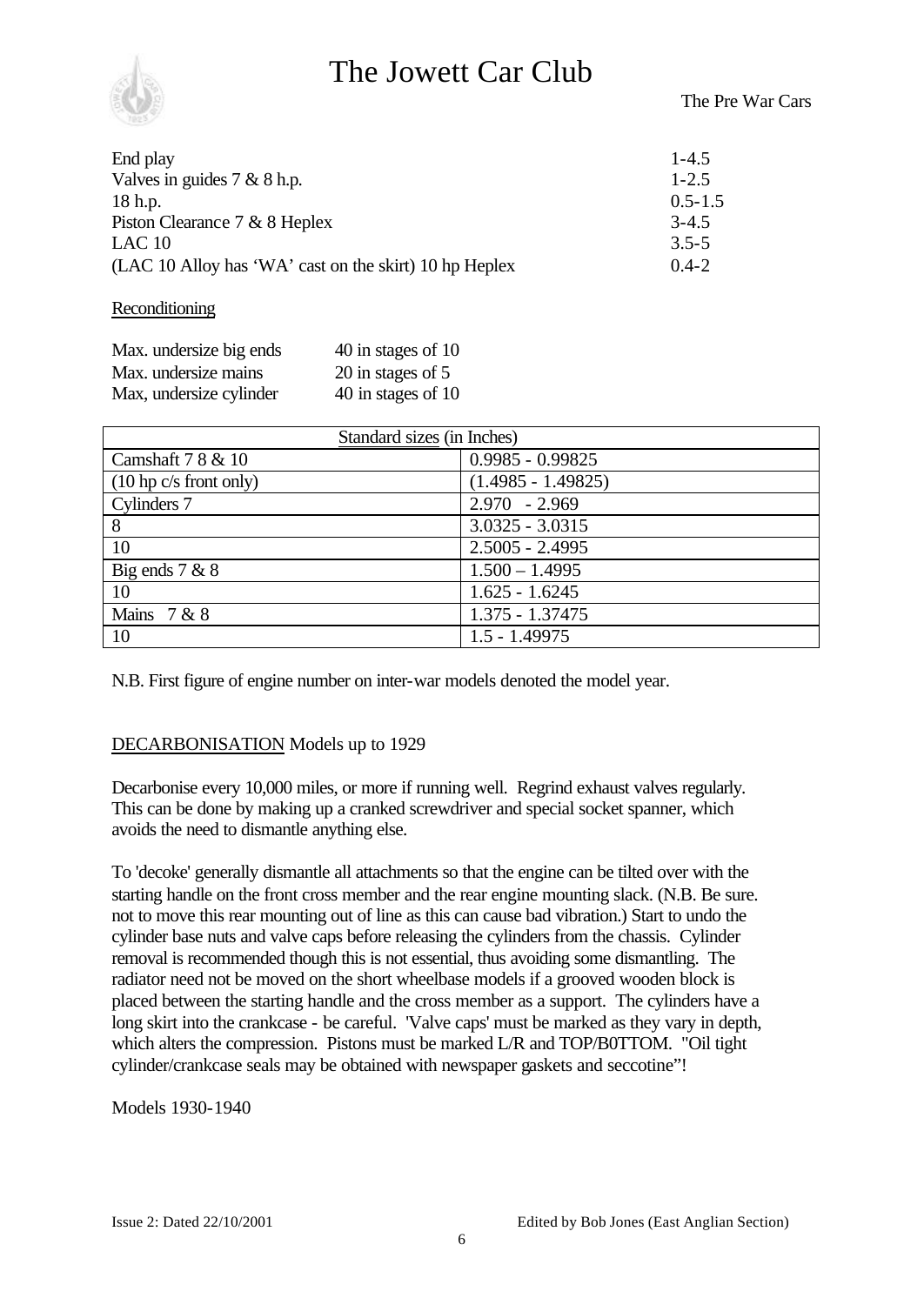

Normal cylinder head removal applies. Loosen heads by turning the engine over or by replacing plugs with old ones and tapping gently. Valve springs and nuts are easily removed by tying in a rag and pulling up smartly. This avoids pinched fingers and lost parts. Nut tightening order - Twin - starting at any place - 1 3 5 6 2 4. 10-4 - Imagine the head as a clock face and tighten in the following o'clock order - 10 6 2 11 7 3 9 5 1 Centre.

#### TIMING

| Year/Model     |            | Inlet        | Ignition<br>Exhaust     |              | <b>Tappet Clearance</b> |                |                            |                 |
|----------------|------------|--------------|-------------------------|--------------|-------------------------|----------------|----------------------------|-----------------|
|                |            |              | (At running clearances) |              |                         |                |                            | Inlet & Exhaust |
|                |            | Opens Closes | Opens                   | Closes       | Max                     | Full           | Timing                     | <b>Running</b>  |
|                | At         | After        | <b>Before</b>           | After        | Adv                     |                | Retard Clearance Clearance |                 |
|                | <b>TDC</b> | TDC          | <b>TDC</b>              | <b>TDC</b>   |                         |                |                            |                 |
| 1921-1929      |            |              |                         |              |                         | AT             | .002"                      | .003"           |
| 1930-1932      | AT         | $50^\circ$   | $60^\circ$              | $23^\circ$   |                         |                |                            | .004"           |
| 1932           |            |              |                         |              |                         |                |                            |                 |
| No.64310/2 cyl | AT         | $40^{\circ}$ | $50^\circ$              | $20^{\circ}$ | $38^\circ$              | $6^{\circ}$    | .006"                      | .002"           |
| 4 cyl          | AT         | $40^{\circ}$ | $50^\circ$              | $20^{\circ}$ | $36\frac{1}{2}$         | $4\frac{1}{2}$ | .006"                      | .002"           |
| 64310-1940 all | AT         | $40^{\circ}$ | $50^\circ$              | $20^{\circ}$ | $34^\circ$              | AT             | .012"                      | .006"           |

See other handbooks for more precise details.

Procedure: Twin (1921-1929 set tappets at running clearance. Twin 1930-1940 models set tappets cold.)

1. Set all tappets to Timing Clearance indicated above.

2. With flywheel at T.D.C. set appropriate, inlet valve (the next to open) to be on the point of opening.

3. Set distributor with contact points just breaking and rotor firing the opposite cylinder.

4. Reset all tappets to Running Clearance indicated, which should be a tight fit for the feeler gauge.

- Timing is better if slightly late - up to <sup>1</sup>/2 on the flywheel rim - NEVER EARLY.

- The difference in the tappet gap is due to different camshafts, which are interchangeable.

Replacements were all of the later design.

Procedure: 10-4 (See Maintenance Handbook e.g. Jowett Car Club Lib. Item 109 pp 17-20.)

Chain must be in place to retime.

Cylinders are numbered 1 to 4 from the front.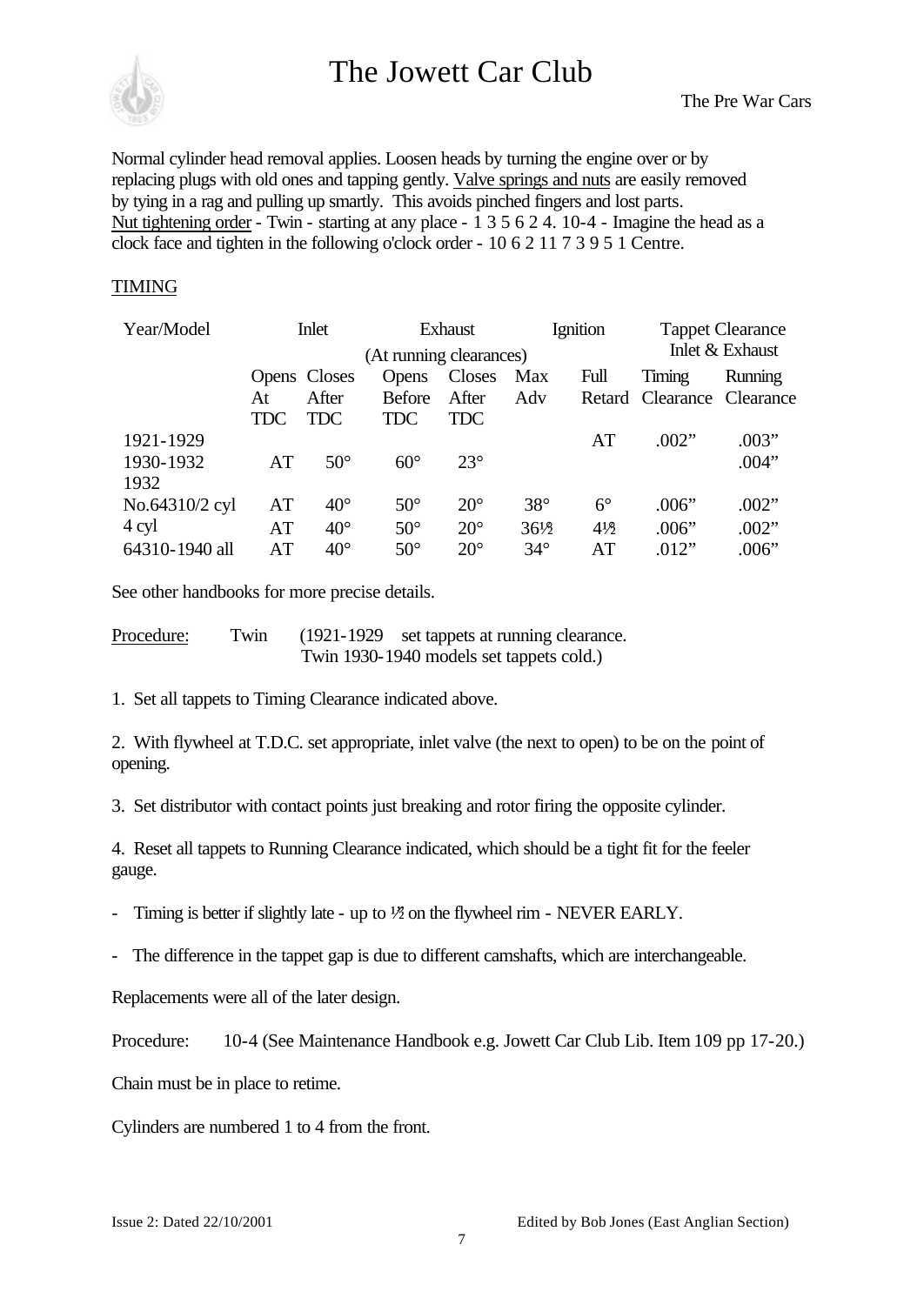

1. Set cylinders 1 & 2 (i.e. front cyl. on each side) to correct Timing Clearance adjusting one valve when the similar valve on the opposite side is at top of lift.

- 2. Take off both vernier coupling peg plates from camshafts.
- 3. Set flywheel at T.D.C. for cylinders. 1 & 2 (TEDC 1/2 marked).
- 4. Turn camshaft for cyl, 1 ANTI-CLOCKWISE until inlet valve No. 1 is about to open.
- 5. Replace that vernier peg plate and secure.
- 6. Turn flywheel one complete revolution and repeat for cyl.2 and camshaft 2/4 making sure that the camshaft is turned CLOCKWISE until the valve is about to open.
- 7. Replace vernier peg plate and secure.
- 8. Check distributor contact breaker points are just opening and rotor is opposite plug lead 1, at TDC 1/2 position on flywheel.
- 9. Re-set all tappets to Running Clearance.

#### To Check IGNITION TIMING or on Replacing the Distributor.

- 1. Set flywheel to TDC and tappets to Timing Clearance.
- 2. Hold complete distributor unit with cover off all in one hand and with flat side facing dynamo.
- 3. In this position turn segment so that it would fire cylinder one.
- 4. Turn gear at bottom so that the points are just breaking.
- 5. Keeping it in the above position look down shaft hole and use a screwdriver to align oil-pump drive-shaft groove so that it matches the tongue on the distributor gear.
- 6. Turn distributor about 1/6th of a turn to compensate for the screw action of the gear and slide into the shaft
- 7. Gently move the flywheel to and fro whilst pressing the distributor lightly into place.
- 8. Final adjustment of the timing may be made at the base of- the distributor head.
- 9. Timing is correct when points are just breaking, segment is firing cyl l and the flywheel TDC 1/2 mark is opposite the crankcase TDC mark.
- 10. Re-set the tappets to Running Clearance.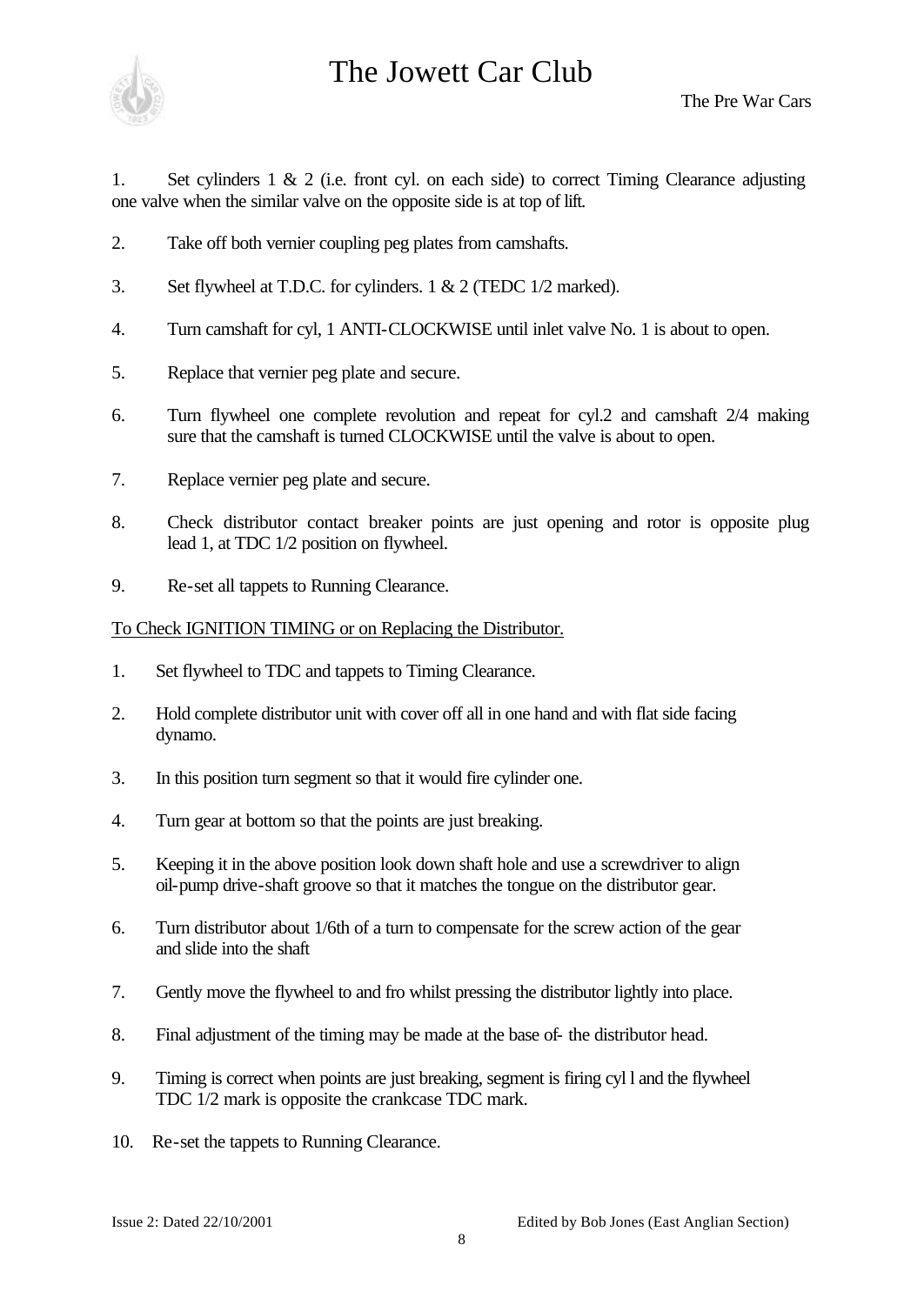

Timing chain should have <sup>1/2</sup> side play when checked through timing cover inspection hole. This is due to natural stretch not slackness.

Timing covers 1934-1940 can be removed after the starting handle dog has been removed by a 'sharp punch' against the direction of rotation. When refitting the timing cover ensure the key on the plain diameter of the nut locates with the slot in the sleeve and is in line when fitting.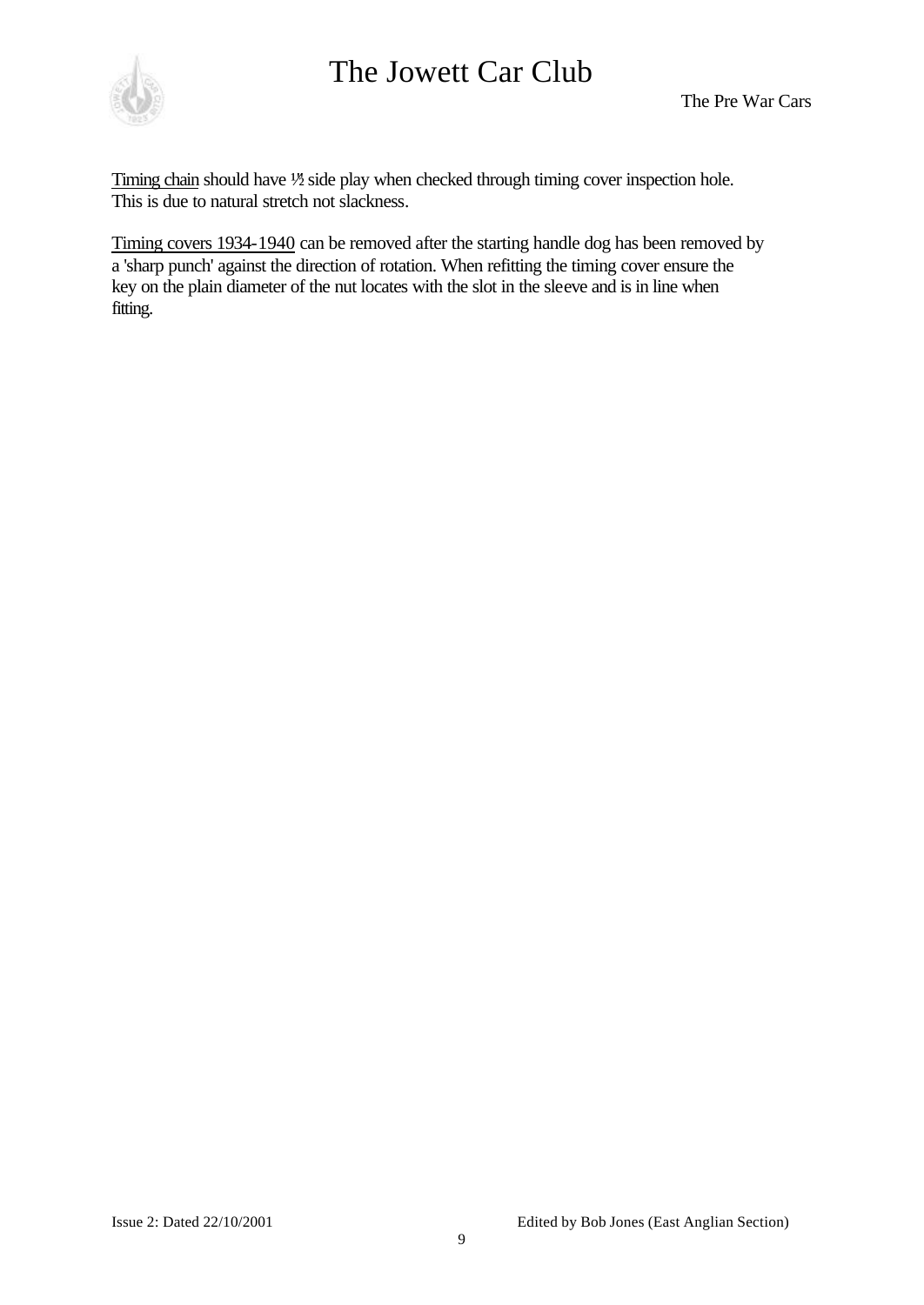

#### VALVES AND TAPPPETS

| <b>Valves</b>        |       | Inlet        |              | <b>Exhaust</b> |                 |              |
|----------------------|-------|--------------|--------------|----------------|-----------------|--------------|
|                      |       | X            | 10           |                |                 | 10           |
| Material             |       | 3% Nickel    |              |                | Chrome Vanadium |              |
| <b>Head Diameter</b> |       | 11/16"       | 17/16"       |                | 111/16"         | 15/16"       |
| <b>Stem Diameter</b> |       | 3/8"         | 5/16"        |                | 3/8"            | 5/16"        |
| <b>Seating Angle</b> |       | $45^{\circ}$ | $45^{\circ}$ |                | $45^{\circ}$    | $45^{\circ}$ |
| Seat Width           | 3/32" | 3/32"        | 3/32"        | 7/64"          | 7/64"           | 7/64"        |

Exhaust valves on earlier models may stick through coking up of the stem. This may be temporarily cured by dripping paraffin on the stem and allowing it to run down, while the engine is running. Never turn valves round unless re-grinding. Valves should be re-ground regularly and are of special steel with domed heads and therefore not interchangeable with the inlet valves. New guides will cause sticking on all models.

Inlet valves 1930-40 are part drilled in the head and the guides are drilled in the base. This, together with drilled tappets, allows lubrication.

Valve covers should be resealed at the cylinder and with oil tight sealing compound.

Inlet tappets 1930-40 are drilled and guides should have the groove in the flange uppermost. Tappet oil leak, if due to wear, not breather valve sticking, can be cured by (1933-39 only) plugging one of the feed holes in the camshaft end of the tappet with brass wire and machining the guide dead square at the camshaft end to act as an oil scraper. In 1939-40 models the latter cure only is possible.

#### OTHER ENGINE MATTERS

Camshaft and Crankshaft. Before dismantling take note of the keyway used in the camshaft (1/3 tooth per keyway) and the position of the offset key in the crankshaft (reversing it alters the timing).

Pistons (7 & 8) Bevelled scraper rings fit in the skirt groove (bevel towards the gudgeon pin). If oil consumption is heavy, fit stepped scraper rings in the second groove with the recess towards the gudgeon pin.

Induction Pipe must be a good fit to be watertight, therefore, tighten while the cylinder base nuts are slack. With non-original pipe or cylinders it may be necessary to file the pipe faces to get the necessary fit. Finally, tighten the cylinder base nuts. Two gaskets should be used to avoid cracking the manifold.

10/4 Overhaul When removing steering for engine removal, do so at steering box/chassis mounting. For cylinder removal, remove the top nuts last and ease off horizontally. Mark pistons for L/R and TOP/BOTTOM.

Mountings 1932-1935 on resilient rubber washers. Replacement often aids in curing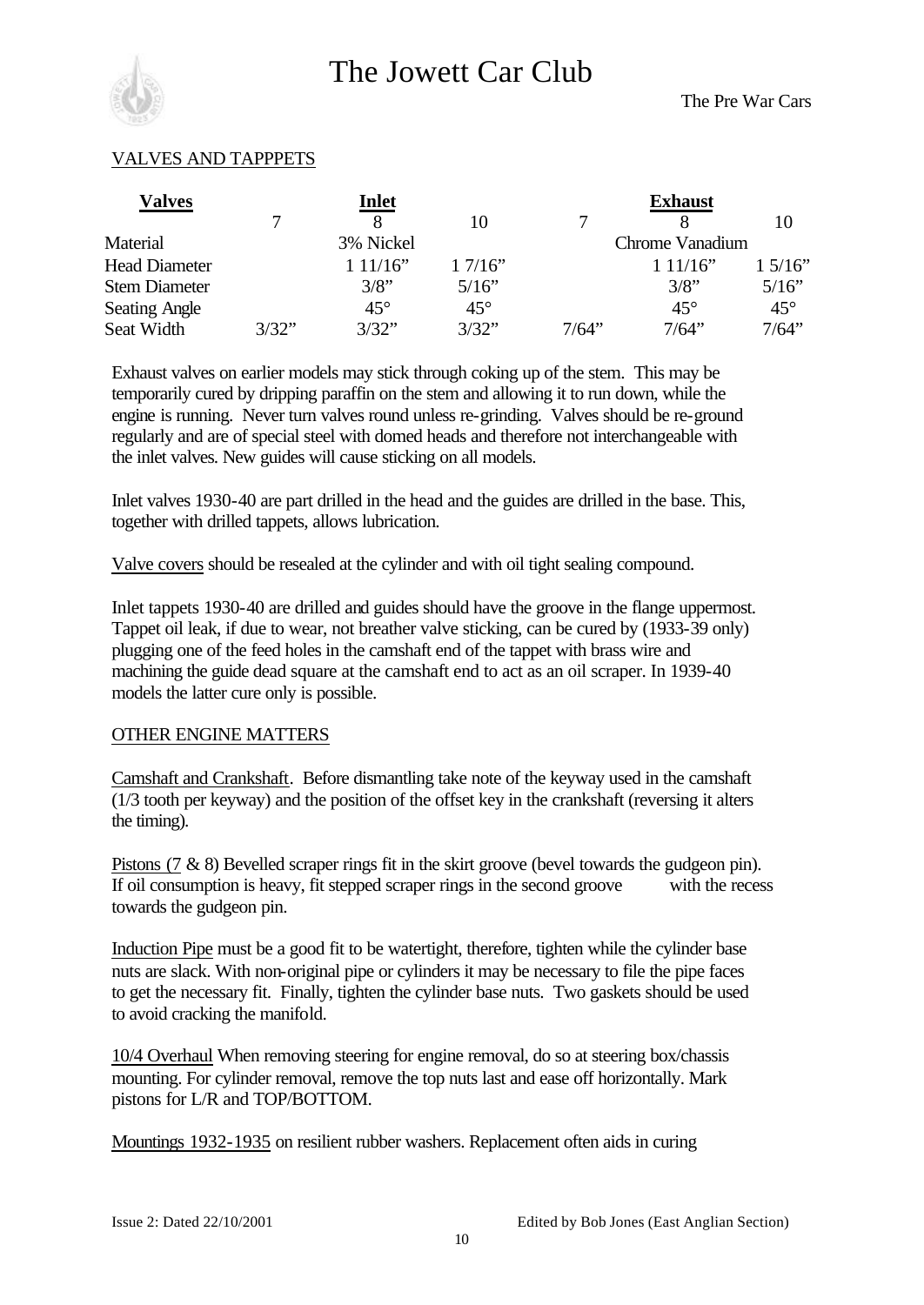

vibrations. 1935-40 top up regularly. There is a washer under the near side engine mounting only, which should be retained.

Oil Level should always be sufficient to show 1" on the indicator. Normally 2"- 2½" indicates full. Never check the level with the engine running as the float may foul the crankshaft and there is a depression within the crankcase on each stroke. Beware low oil level on steep hills, which can cause pump starvation and bearing failure as there are no baffles in the sump and the oil pump is in the front.

Sump capacity

Pre 1931 3 pints, 7 hp 4½ pints, 8 hp 4½ pints, 10-4 7 pints.

Breather Valve This is a non-return valve which should be kept clean and in good order. It allows air to escape freely from the crankcase but restricts the intake. A choked breather valve causes a build up of air in the crankcase which forces oil to leak at the tappets, bearings and dynamo. The depression should be sufficient to raise 12" or more of Redex in a manometer gauge (glass tube resting in a container of Redex at ground level and connected to a rubber tube fitted to the oil level indicator tube) or ¾" to 1" on a mercury gauge. This should decrease from tickover as r.p.m. increases. The star stiffening plate should well support the diaphragm and together with the oil drain hole be kept clean.

Oil drain holes exist at the base of the breather valve housing, the timing case, and the crankcase rear cover plate. They should be cleared regularly with a long wire (not nail or pin which might drop through).

Oil pump 1925-1929 Check external pipe unions to and from the pump as these supply the bearings and pressure indicator. If the sump is drained, prime the pump and draw oil up to it with a cycle pump with the washer reversed. Always check that the pump is supplying oil before running engine.

Oil pump 1930-1940 Remove four nuts, insert two bolts ¼" x 26T in threaded holes and draw out unit complete. If very tight warm crankcase. Dismantle by removing the countersunk screws.

Oil valve 1930-1940 is adjusted by the slotted screw and lock nut on the unit at the rear of the sump. Screwing in increases pressure. Adjust in half turns. The 10-4 has a similar unit supplying oil to the timing chain. This should never be disturbed.

Oilways should be cleaned through during major overhauls by removing brass plugs and washing through with flushing oil. (NOT paraffin).

|                    |      | Oil pressure (p.s.i.) |             |                |
|--------------------|------|-----------------------|-------------|----------------|
|                    | Idle | At $20$ mph           | Over 20 mph | <b>Maximum</b> |
| Up to 1931         | 4-6  | $8 - 10$              | 14-16       | 25             |
| $1931 - 1940$ twin |      |                       | 25          |                |
| $10 - 4$           |      |                       | $30-40$     |                |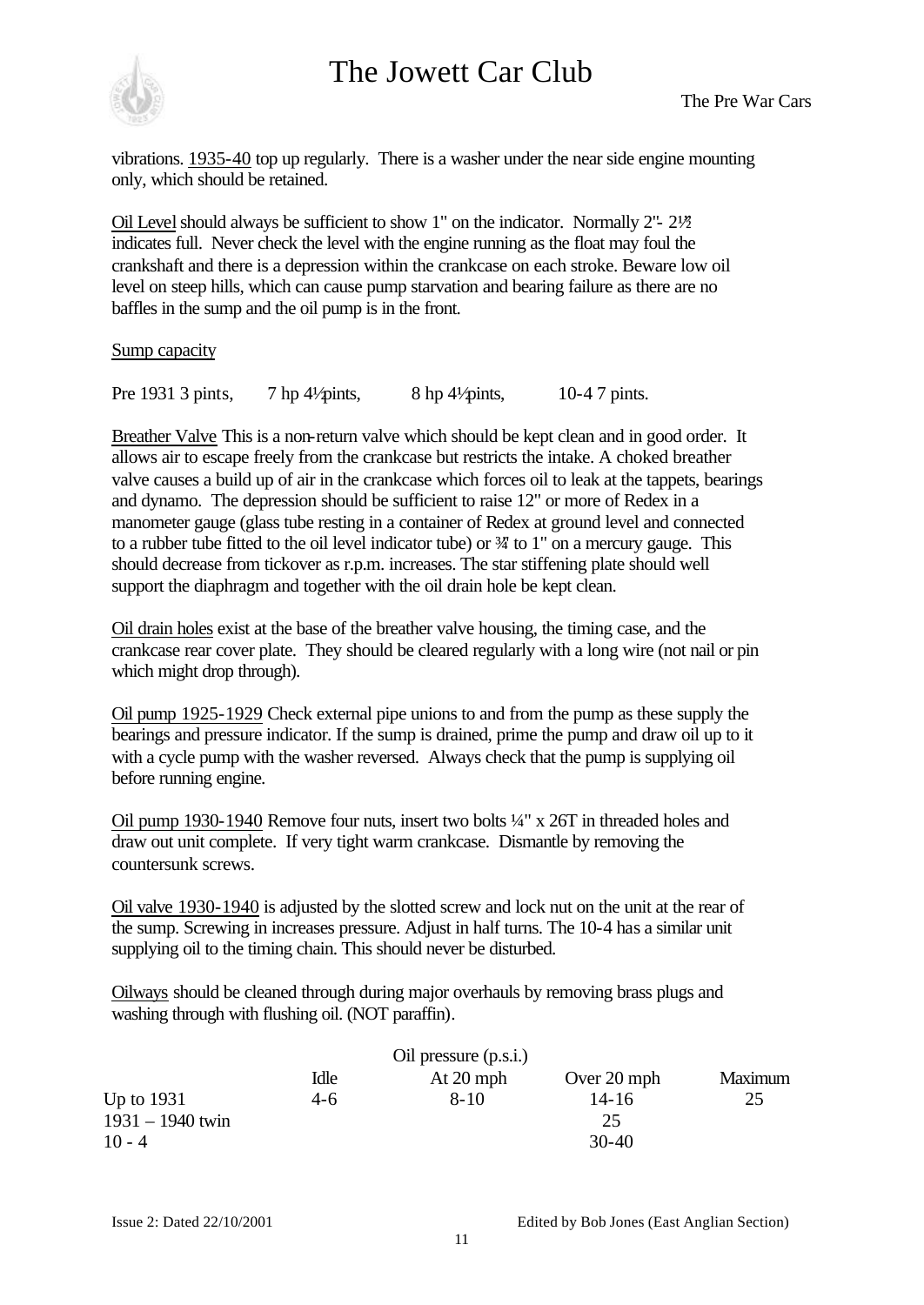

#### CARBURETTOR

Types Pre 1914 Longuemâre 1914-25 Zenith 1925 – Some models had Stromberg.

1925-29 "Standard jets cannot be bettered". A hand throttle adjustment for winter setting is a recommended extra fitment.

| $7$ hp $\&$ 8hp | Choke | Main | Comp. | Slow | Prog. | Needle | Capacity       |               |
|-----------------|-------|------|-------|------|-------|--------|----------------|---------------|
|                 |       |      |       |      |       | Seat   | Tube           |               |
| 1930-504469     | 23    | 87.5 | 98    | -5   |       | $1.5*$ |                | $(*2.5)$      |
| 1935 Sports     | 25    | 25   | 65    | 55   | 100   | $1.5*$ |                | <sub>on</sub> |
| 504469-1939     | 25    | 80   | 80    | 50   | 130   | 1.75   |                | gravity       |
| 1940            | 26    | 82   | 80    | 50   | 130   | 1.75   |                | feed)         |
| 10-4 up to 1936 | 23    | 65   | 85    | 40   | 130   | 2.5    |                |               |
| 1937-1939       | 24    | 90   | 85    | 50   | 150   | 2.5    | $\overline{2}$ |               |
| 1940            | 25    | 100  | 85    | 50   | 100   | 2.0    |                |               |

Standard settings - sizes in thousandths of a millimetre.

Twin carburettors should be accurately synchronised, start with them closed and adjust linkage from there.

Zenith Standard jets are reached through square plugs in the base. Main jet is the long thin one. Compensator is 'normal' shape. Slow running jet is adjusted by knob and lock nut.

Zenith 'V' jets are in the float chamber. Main and compensator jets are at the bottom (comp. is more central). Slow running jet is at centre of back edge, capacity tube on left corner of the back edge.

Clean Jets by blowing through only - no poking with wire!

Slow running Adjust by setting throttle to get correct quantity of fuel, then turn knob (later models have screw/spring fitment) clockwise is richer, to get quality of fuel. Correct setting varies, but is between fully rich and two turns back. Set mixture slightly rich to avoid blank (flat) spot on acceleration. (If this persists, try larger compensator jets, if still bad, try larger capacity tube). Over rich mixture creates throbbing and black exhaust.

Also check airtight joints, valve wear and valve seatings, plug gap and that the ignition is not too far advanced.

Popping back in the silencer down hills means weak mixture - clean slow running jet first.

Compensator determines power on hills, try different sizes.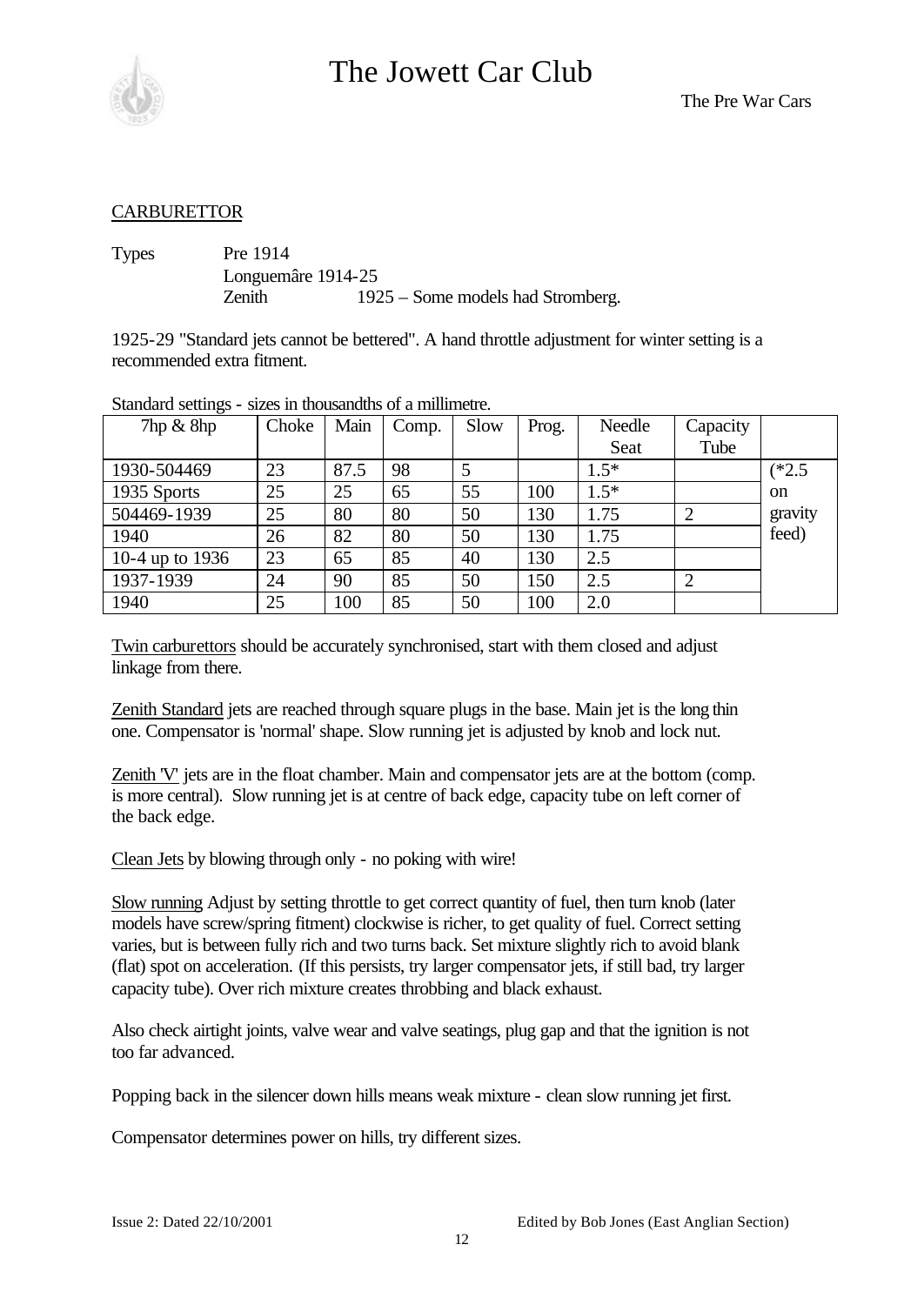

Popping back (coughing) in the manifold on starting is due to a small compensator jet. If this occurs and the car lacks top speed, increase the main jet until the trouble goes, then retry the compensator jets for correct overall performance.

Also check for retarded or faulty ignition, lack of petrol through the pump, poor compression (valves or tappets worn, sticking, or wrong adjustment), poor spark. If still lacking top speed try larger main jet and finally larger choke tube and retry jets. Check that the filter inside the banjo union is clean.

FUEL PUMP. Up to 1934 type B, 1934-1935 type T, ? later type U.

Early service sheets warn against disassembling diaphragm, therefore, re-fix carefully possibly with a smear of petrol proof sealant, taking care not to over tighten the screws or the casing will split. Keep glass bowl and valves beneath the brass plugs clean. Ensure the gasket above the bowl does not leak. The 10-4 has an electric pump – keep the points clean.

| ELECTRICAL. | Bulbs. | Vintage. | Head $4\frac{1}{\text{amp}}$ . | Side/tail 2A amp |
|-------------|--------|----------|--------------------------------|------------------|
|             |        | 6 volt   | 24/18w                         | $3w$ (6w by law) |
|             |        | 12 volt  | 24/36w                         | 6w               |

Ensure filament is as near to the focus point as possible by trial and error.

Coil For those mounted on the dynamo ensure washers are replaced under the mounting bolts to avoid fouling the field coils.

Distributor Keep clean and dry. Every 1,000 miles place a few drops of oil in the oiling snout. Every 5,000 miles place a few drops of light oil on the centre screw of the cam and one drop on pivot. Smear a little petroleum jelly on the-cam. Some have a greaser for the drive shaft. 1/2 turn once every 500 miles.

Contact-breaker gap is 0.012" from 1930-40. On earlier types (where stationary contact is mounted on a screw) 0.010".

Dynamo Up to 1929 mark the position of the coupling to the distributor before disconnecting. Charge rate 6-volt cut in at 11 mph, 8 amps at 20 mph.

Others grease at rear gears. Do not over grease to avoid penetration to commutator. 10-4 only a few drops of oil on the rear bearing. Charge rate 1934, 8 amps at 28 mph. Brush set Lucas 222158.

On 3 brush dynamos the charge rate is increased if the third brush is moved slightly in the direction of rotation of the armature. Do not overdo it.

Trafficators Festoon bulbs 12 v No.T126F 6w (Lucas)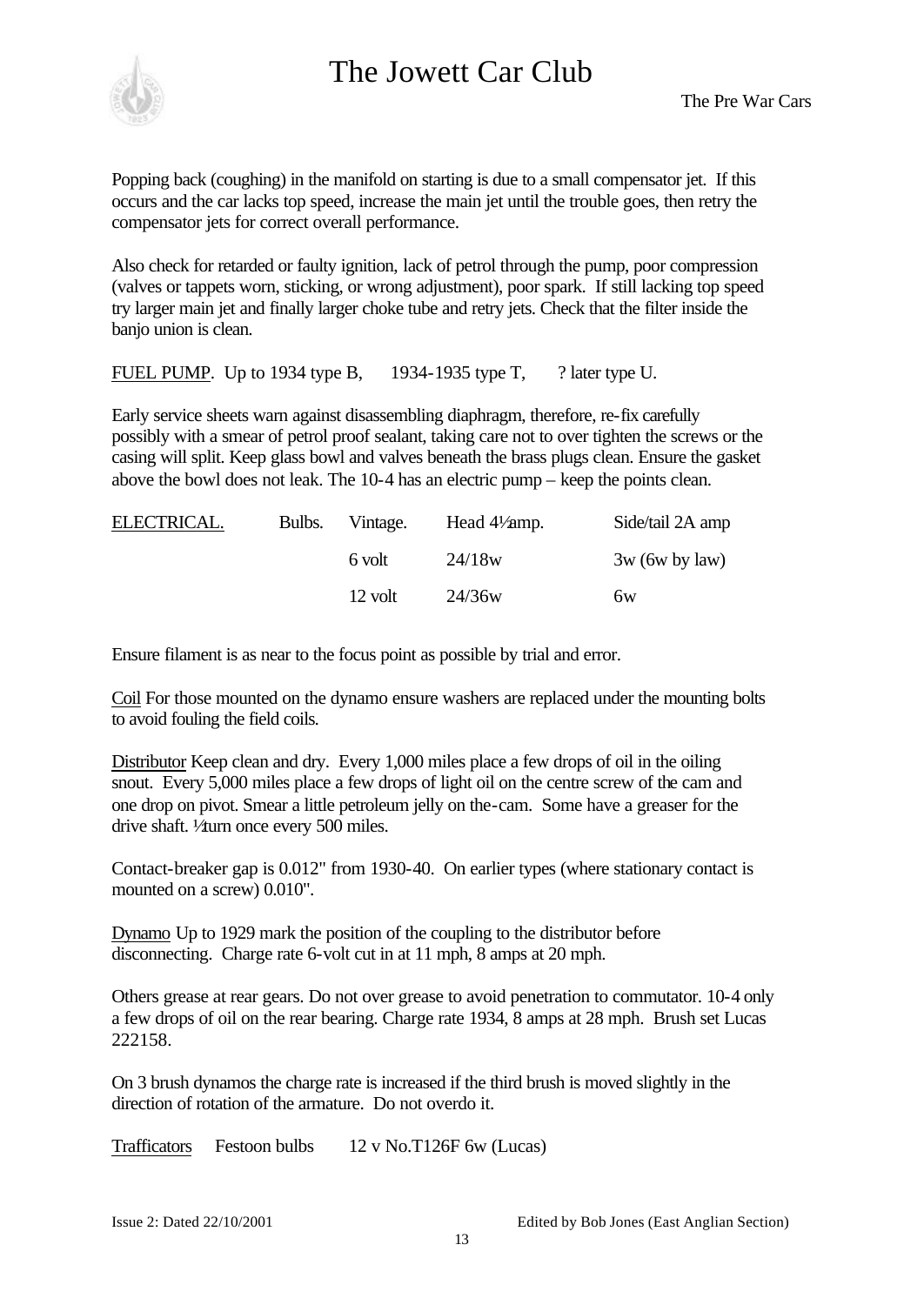

The Pre War Cars

 $6 \text{ v No.}$  T66F  $6 \text{ w (Lucas)}$ 

Sparking Plugs all models 0.025" 1937 8 hp KLG 777 18mm 10 hp KLG L777 14mm.

COOLING SYSTEM

Hoses

| 1930-1940 | Inlet hoses - $N/S$ |     | $9\frac{3}{4} \times 1\frac{1}{4}$ int.dia.  |
|-----------|---------------------|-----|----------------------------------------------|
|           |                     | O/S | $12\frac{1}{4}$ , x $\frac{1}{4}$ , int dia. |
|           | Outlet              |     | $10\frac{3}{4} \times 13\frac{8}{3}$         |

Antifreeze:

|                  |         | Total Capacity (pints) | Antifreeze (pints) |
|------------------|---------|------------------------|--------------------|
| 7 hp             |         | 14                     | 2.8                |
| 8 hp             | 1936-37 | 14                     | 2.8                |
| 8 <sub>hp</sub>  | 1938-40 | 14.5                   | 2.85               |
| 10 <sub>hp</sub> | 1936-37 | 23                     | 4.6                |
| 10 <sub>hp</sub> | 1938    | 26                     | 5.2                |
| 10 <sub>hp</sub> | 1939-40 | 25                     | 5.0                |

#### CLUTCH

The open flywheel aids cooling, if it sprays oil, cure it, and do not cover it. Cover it only when servicing to prevent dirt and parts dropping in. Remove lost parts with a magnet, on string and string on tools, when adjusting the clutch toggles avoids any risk of dropping, especially in short wheelbase models where the bulkhead restricts work.

1925 - 1929 Cone clutch - pre 1926, 8 turns of asbestos cord. 1926 - 1929 4 turns only.

Early cord was wound on fine brass wire, later asbestos only was used and this latter is fiercer. It is in order to wind only four turns on large diameter grooves of earlier types. Soaking with graphited spindle oil can control fierceness.

From 1930 onwards, squirting petrol through the flywheel holes can temporarily cure slipping of the plate clutch. Slip is usually due to an over-full gearbox, using the wrong gear oil or wear. On all models there is an oil-way from the gearbox through the driven shaft to lubricate the splines.

Adjust so that there is 1/16" before contact of toggles with thrust race, or if too noisy, so that it is just touching, the addition of a light spring is even recommended). Re-check after running. There should be  $\frac{1}{2}$  play on the pedal.

1930-1939 models have the toggle plate and flywheel balanced as a unit. Make sure their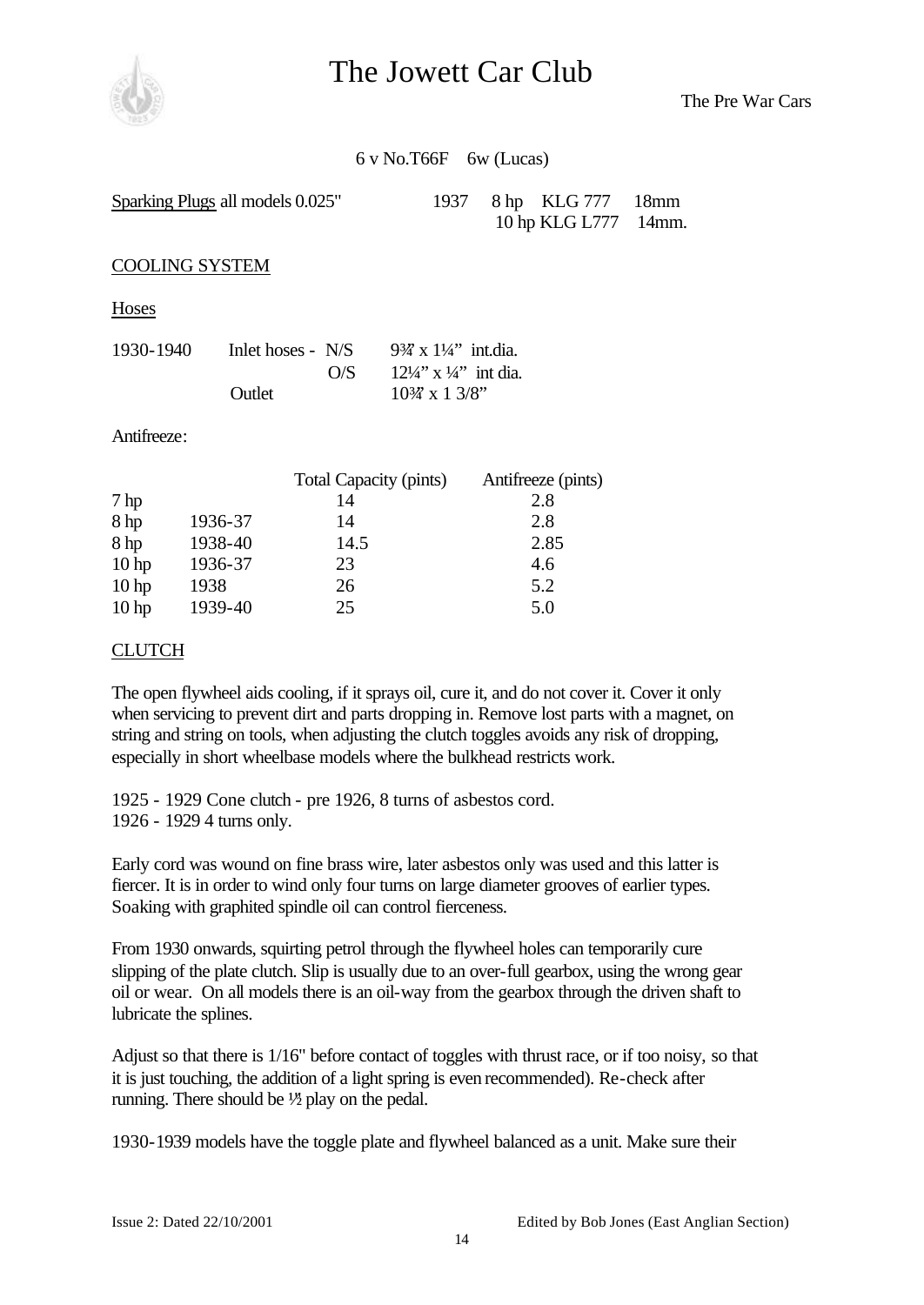

relative position is marked before removal. Reassembly is affected best by compressing the unit together using two flywheel-housing bolts, while inserting the setscrews. The two parallel connecting links from the pedal must always be exactly the same length to give a rolling action.

#### GEARBOX

| Up to 1929        | Right-hand gate. Lubricate well. Keep bolts tight. Remove whole top to fill up<br>to middle of the layshaft (bottom shaft). Capacity? pints. The breather pipe on<br>the top should be kept clear. |
|-------------------|----------------------------------------------------------------------------------------------------------------------------------------------------------------------------------------------------|
| <b>Early 1929</b> | Centre gate change - as above.                                                                                                                                                                     |
| Late 1929         | Centre ball change 3 speed. Capacity 1/pints. Use dip stick (provided) and<br>ensure 2" from bottom of box.                                                                                        |
| 1934              | Centre ball change 4 speed. Capacity 2 pints. Fill to neck of oil filler/level plug.                                                                                                               |

Pre 1929 boxes may be adjusted for meshing by removal of the cover selecting the gear, and ensuring full mesh by adjusting the pinch bolts on the cross shaft.

Other boxes are disassembled by removing rear nuts and tapping out backwards. Layshaft spindle and bearings are also tapped out gently using soft metal drift (bar). Slipping gears are due to weakened selector springs, or slackness or wear on the selector ball locating `screw' which projects from the side of the bell housing. This screw should be tight.

Oil to the clutch is fed through the spline shaft controlled by a wick in a feedhole. Extra padding in here will cure an oily clutch unless the oil return spiral and bush is worn. Access is by removing the top and rear of the box plus the spline shaft. The 10 hp gearbox removes best when it is in reverse gear.

|                 | Pre 1916         | 1916-29          | 1930-34          | $1934 - on$      |                  |                 |
|-----------------|------------------|------------------|------------------|------------------|------------------|-----------------|
|                 | $6.50 \times 65$ | $4.40 \times 27$ | 3 speed          | 4 speed          | 4 speed          | 3 speed         |
|                 | tyres            | tyres            | box              | box              | box              | box             |
|                 |                  |                  | $4.40 \times 19$ | $4.50 \times 19$ | $5.25 \times 16$ | 5.25 x 16       |
|                 |                  |                  | tyres            | (7 hp)           | 10 car $\&$      | 8 <sub>hp</sub> |
|                 |                  |                  |                  | $7.75 \times 18$ | coml.            | Coml            |
|                 |                  |                  |                  | $(10$ hp)        | 8 hp car         |                 |
| Top (diff)      | 4.5              | 4.6              | 5.125            | 5.375            | 4.89             | 4.89            |
| 3 <sup>rd</sup> |                  |                  |                  | 8.05             | 7.32             |                 |
| 2 <sup>nd</sup> | 6.6              | 7.4              | 10.25            | 13.5             | 12.3             | 9.3             |
| 1 <sup>st</sup> | 11.8             | 14.7             | 19.9             | 22.6             | 20.6             | 18.1            |
| Reverse         | 16.3             | 19.8             | 27.2             | 28.3             | 25.8             | 24.8            |

Ratios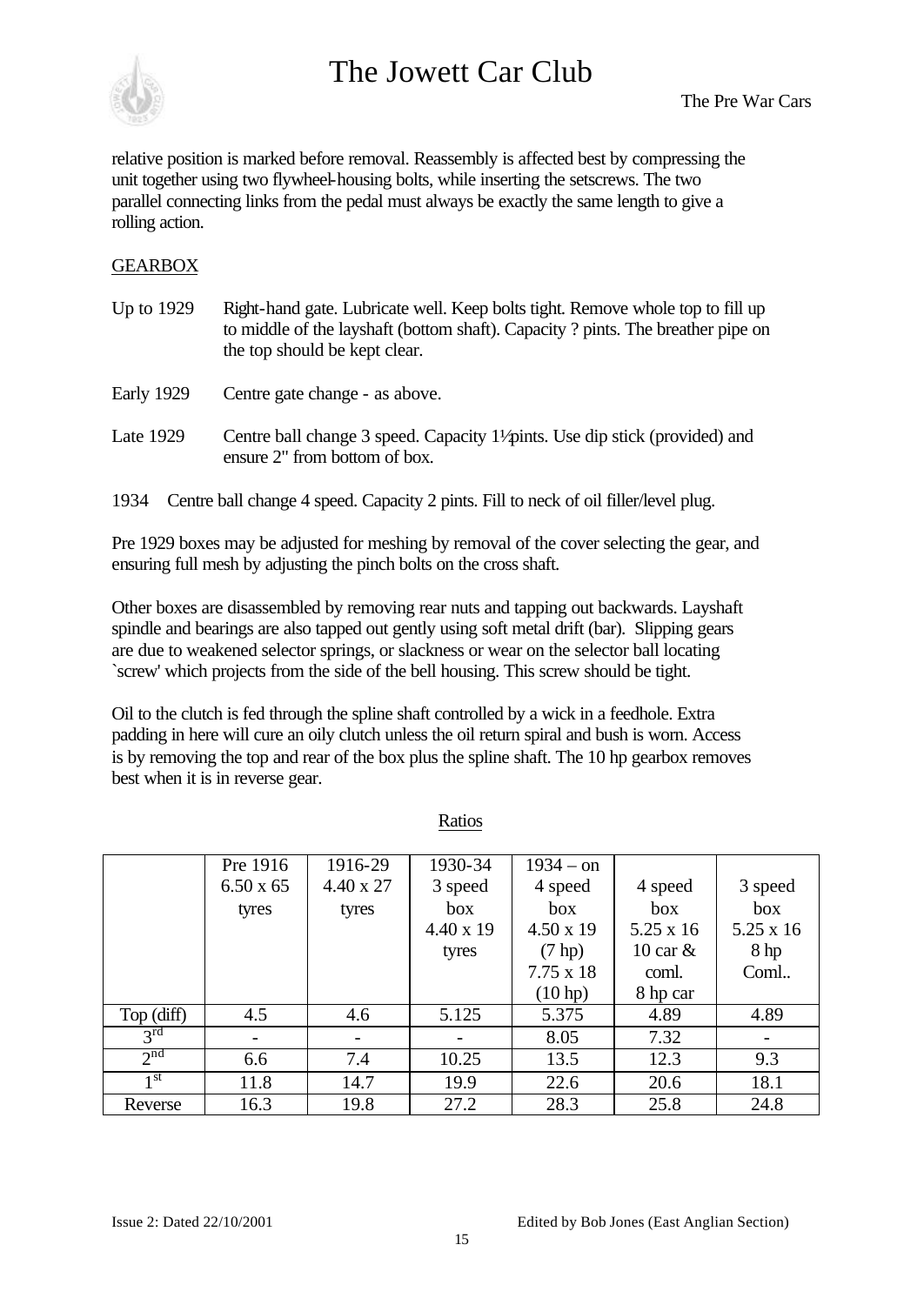

#### 1930-40 speed approx 15 mph per 1,000 rpm.

#### Centrifugal Clutch, Freewheel and Synchroniser

On certain 1935 and 1936 cars a Newton Centrifugal Clutch was fitted in conjunction with a Webley and Scott Freewheel.

On all 1937 10hp and special order two-cylinder models a Synchroniser was fitted. Reference to diagrams is necessary for construction and adjustment details. See Jowett Car Club Library Ref.109 pp 24-28 (Maintenance Handbook for 1935-1939 issued 1952).

TRANSMISSION COUPLINGS. Fibre work well, even when gaping, so long as bolts are tight. Modern adhesives under pressure will slow down complete disintegration. On fitting new discs, check bolts regularly until bedded in. Ensure good Grover type spring washers (i.e. normal. `split ring' or 'single spiral' type) are used with the bolts. Some 1933-4 shafts have a locating ball each end of the shaft, which lengthens the life of the coupling. The two nipples should be greased lightly monthly.

Layrub couplings were fitted from 1934 onwards and should never be oiled, but kept tight. They can be fitted back to 1930.

REAR AXLE. Capacity 7hp 8hp 1934 1 pint.

Differential All crown wheel and pinions are mated, beware changing one without the other.

Adjustment of early types. Either side of differential housing, which carries rear bearings, are several 0.005" aluminium washers, which may be changed sides to take up the play at the pinion. Half shafts are non-floating, therefore, to change one, remove the complete axle by dropping the rear ends of springs. Remove hub on broken side and carefully split axle around the differential housing (7 bolts plus 4 at pinion assembly). Take care to note and replace the aluminium washers as before. Extract shaft by removing split pin from the balance gear and withdrawing gear. Push half shaft into centre, remove split collar and slide out the shaft.

Adjustment of later types. More than 3/16" movement on outer edge of coupling denotes excessive play. Meshing of crown wheel with pinion is by locking sleeves on differential assembly. One notch  $= 0.0025$ ". Shims between bevel pinion flange and housing should only be adjusted when replacing crown wheel and pinion.

Oil leak from the bevel housing 1930-36 is due to end play in the bevel pinion. This is governed by the length of bevel pinion thrust sleeve, which should be level the locating flange on the housing assembly. 1937-39 replacement of distance tube (4105 x 10) by new tube and thrower ring  $(4116 \times 6 \& 4116 \times 5)$  is the only solution.

Half shafts may be removed by disconnecting brake linkage and 6 nuts on axle flange near the back plate - withdraw the whole assembly. If the car is moved with a broken shaft, the rear wheel bearing is certainly strained or damaged.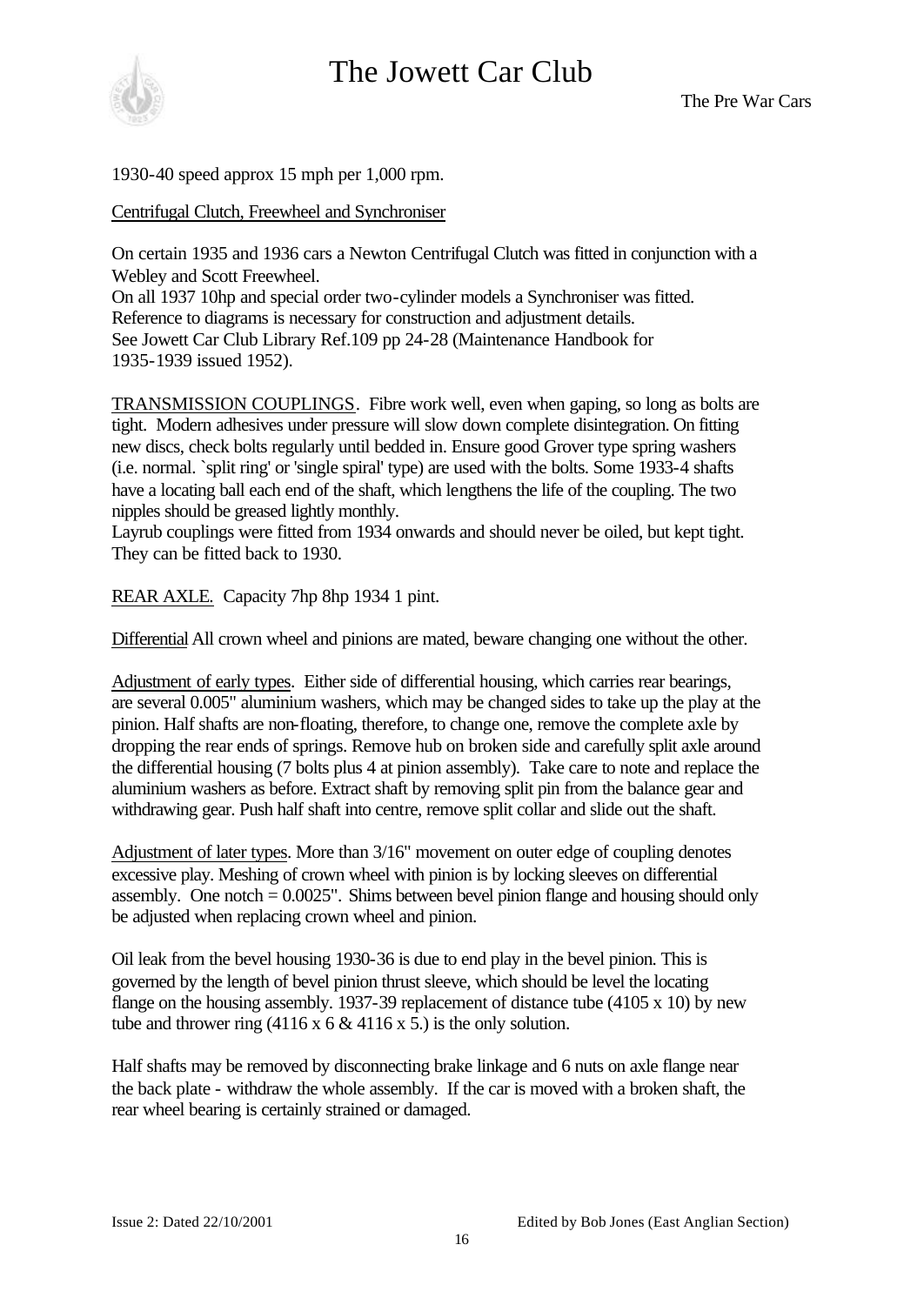

Fill differentials with warmed oil through the top until it overflows through the side plug.

#### REAR WHEEL BEARINGS

1925-29. Should only be a press fit - no hammering - if they turn in the housing, pack very carefully with 0.002" feeler steel. Wear can be checked by jacking up, locking brakes turning transmission and noting bevel gear backlash and take up of differential gears. If there is any other movement, trace it, hub first.

From 1934 taper fit and lock nut.

HUBS 1925-29 Adjustable taper roller. Some 1930 non adjustable.

A nipple can be fitted on the dome of the cap when thin leather or card washers should be used each side of the wheel to prevent grease leakage. Front hub needs no adjustment unless removed. There are two bearings; the inner should remain on the axle. Adjust nut on replacing so that they run free without endplay. Take note of nut and washer assembly order.

SPRINGS. Shackles get hard wear - if oil does not enter easily, slacken the nut and turn the bolt round a little and try again. Do not grease later rubber bushed types. Treat leaves to graphited penetrating oil occasionally.

DAMPERS. See Luvax instruction book (available from Jowett Car Club Library).

BRAKES up to 1929 Foot - External contracting band on transmission. Hand - External contracting band on rear.

The foot brake is reliable but rough, experienced drivers drove more on the handbrake.

One set of linings should last 30,000 miles

Note that the power of the transmission brake is magnified by the differential, which means that the foot brake requires over four times the sensitivity to achieve the same results as the hand brake.

All levers on brake shafts are a friction-pinch bolt fixing. To adjust the hand brake, pull on fully, insert a lever behind the cross shaft so as to hold the brake-rod lever-arm on further. Slacken the hand brake lever pinch-bolt and then release hand brake and re-tighten the pinchbolt.

Brakes should begin to come on at the third notch. Individual adjustment should be done at the rear, with the wheels off the ground and the adjustable nut on the band support checked. Lubricate brake cross shaft (no nipple). Transmission brake is the same type - leave fairly free to avoid excess fierceness. Also curl the band slightly in a 'spiral coil' to ensure gradual action.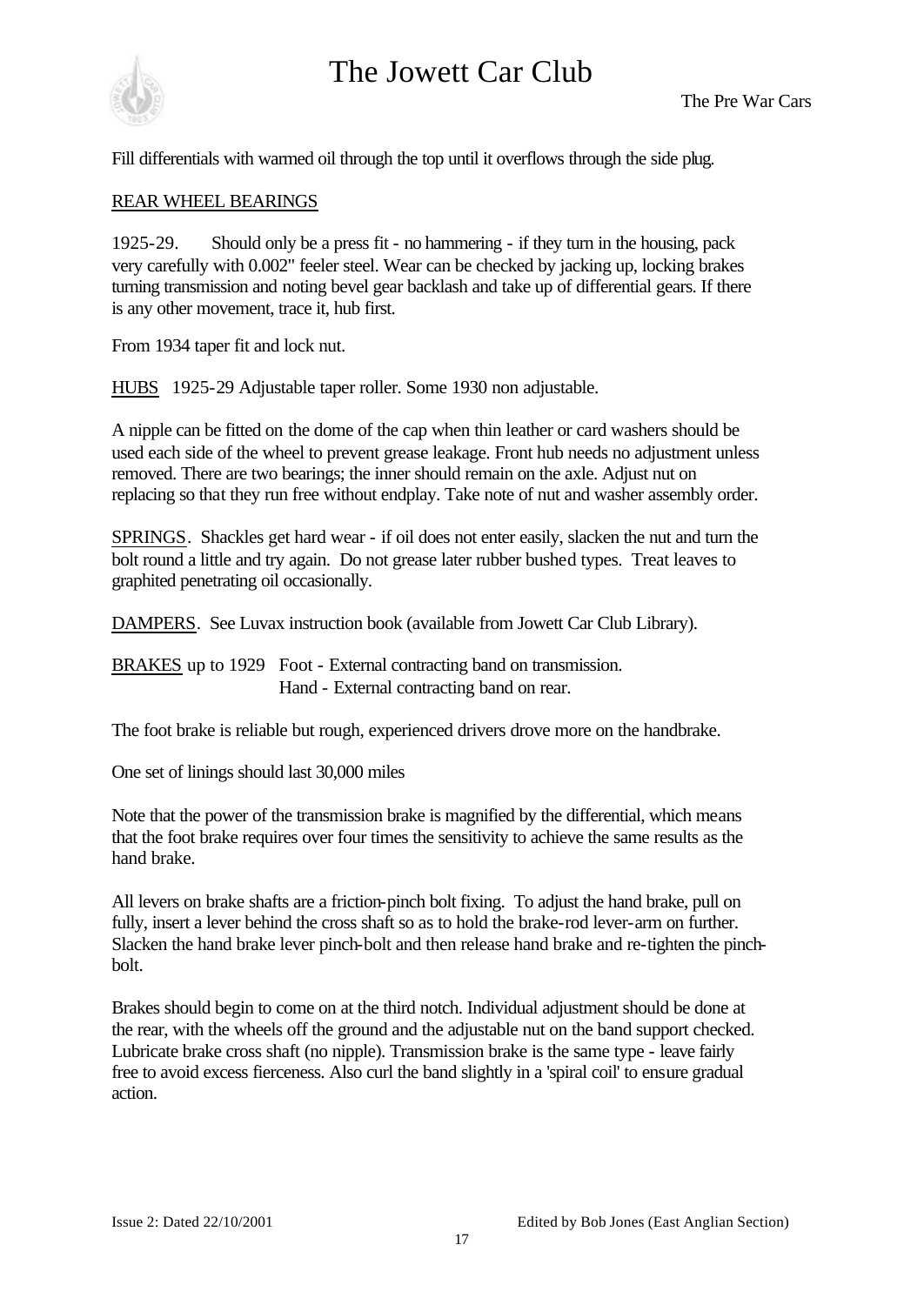

|         |                                                                  |                                                                       | Lining  |  |  |
|---------|------------------------------------------------------------------|-----------------------------------------------------------------------|---------|--|--|
| 1929    | S.W.B.                                                           | As earlier                                                            |         |  |  |
|         | L.W.B.                                                           | Foot – Internal expanding on all four.                                | JO/10/1 |  |  |
|         |                                                                  | Hand – External contracting on rear                                   | JO/9/1  |  |  |
|         |                                                                  | (S.W.B. & L.W.B. Hand adjust as on earlier models)                    |         |  |  |
| 1930-34 | All                                                              | Hand $&$ Foot – Internal expanding on all four.                       | JO/10/1 |  |  |
| 1935-36 | All                                                              | Hand $&$ Foot – Internal expanding on all four.                       | JO/11/1 |  |  |
|         |                                                                  | (N.B. JO/10/1 are $1/8$ " linings as against JO/11/1 at $3/16$ ", the |         |  |  |
|         | difference being mad up in the shoes which appear the same until |                                                                       |         |  |  |
|         | compared.                                                        |                                                                       |         |  |  |
|         |                                                                  | Standard drum size to 1936 (coml. To 1937) 10.003"- 9.997"            |         |  |  |

There are adjustments at each wheel and at the pedal. As the handbrake applies uneven pressure always use the pedal for adjustments. While the handbook suggests overall adjustment at the pedal and individual adjustment at the wheels over-use of the pedal nut pulls the cross shaft 'over centre' and much efficiency is lost. Periodically one should reset the brakes by letting the pedal nut back as far as practicable and adjusting the wheel on the brake rods.

Beware the front shaft fouling the axle when linings or King pins are worn. Sometimes it helps to fit longer brake push rods through the Kingpins.

| 1937    | Bendix-Cowdrey 8".                           |         |
|---------|----------------------------------------------|---------|
|         | Linings $61''$ x ii" x $5/32''$              | BP/37/2 |
| 1938-40 | Bendix-Cowdrey 8".                           |         |
|         | Linings $6.15/16''$ x $1.23/32''$ x $3/16''$ | BP/85/1 |

The last type axles, 8hp, 10hp and vans are similar to the Bradford 1949/53 (except for prewar detachable differential inspection pan and post-war 4 stud fixing for back plate). The post-war 10" Girlings are far superior and both front and rear axles can be used on 1937- 40 models.

Standard drum size 8.010" - 8.00"' replace when 1/8" oversize.

Adjust at each wheel back plate only. Full adjustment by jacking up, hand brake off, fully tighten, and then slacken each five notches. Check for rubbing by driving then stopping on the engine and feeling the drums, or check by tapping to get a clear ring. If any one is overheated or does not ring clear, slacken off all wheels one click. Pulling to one side is due to faulty compensator. These wear badly but can be drilled and sleeved adding new greasing channels.

Overhaul completely every 20,000 miles. The length of thread on the operating rods is NOT for adjustment but to enable the barrel nut to be turned back to permit removal of the plunger. Ensure that the ends of both rods butt together as the barrel is screwed up. Check this on 'strange' cars as the thread can strip. Dust covers should be fitted and contain some graphited grease. Different pull-off springs are used for the shoes - rear: black for primary shoe red for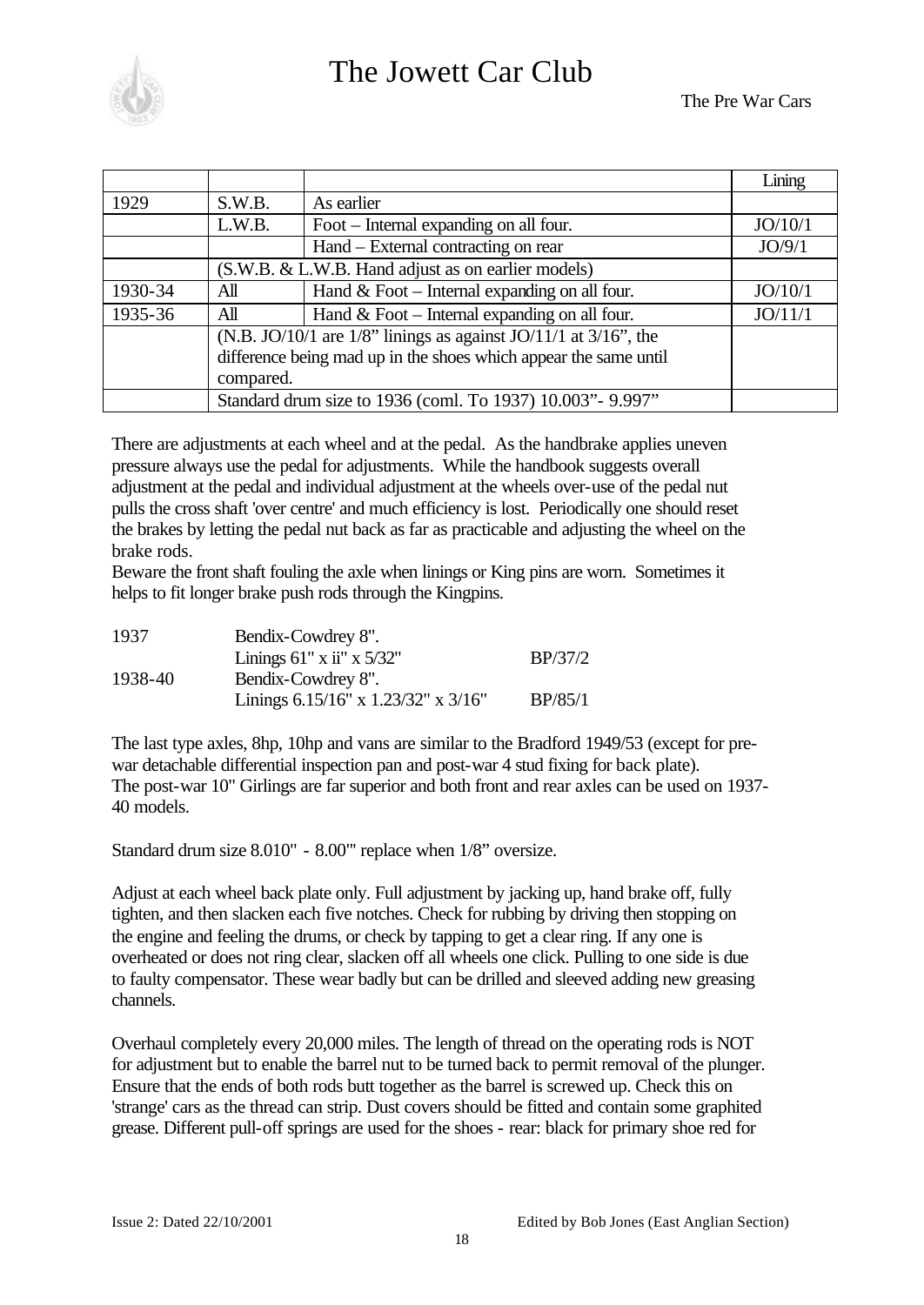

secondary, front: green for primary (if black replace with green)(!) red for secondary.

To check play in the linkage, release brakes then tighten at each drum; any further play can then be traced. Correct alignment of the rods is as follows: the rear rods should be so placed that a line drawn through the compensator boss and parallel to the axle, passes through the yoke pin on the pedal-rod arm of the compensator; i.e. the compensator is 'square'. In the front, when the brakes are tightened at drums as above, the yoke pin in the pedal-rod arm is 5/8" forward of such a parallel line.

The centre compensator has a guide bracket with a large hole. With the brakes still tightened at the drums the shaft should be 1/8" clear of the forward edge of the hole. Early models have a solid link frompedal to compensator, when there should be 3/8" clearance at the end of the slotted yoke with the brakes off. Later models have built in spring link and no clearance should exist. There should be 3/4" play on the pedal and two notches free movement on the hand lever. Now slack off each drum five clicks.

A set of six leaf springs was supplied to support compensators and steady the three universal joints, which would have prevented much wear if they had been standard!

#### STEERING

Up to 1929 one is advised to fit a greasing nipple on the lower end of the steering rod to lubricate the spring and bushes. (Block the hole behind the spring first, and file a grease groove in the first bush). Later models have a nipple actually in the end cap,

Rack and Pinion Box  $3/4$ " is the maximum permissible play on the steering wheel rim. Adjust by rotating the eccentric bushing in the steady tube, which is retained by the collar bolt on the steering box. The large castle nut should not be dead tight, but enough to stop end play. Further play is due to worn conical bushes, which can only be replaced.

Correct adjustment allows ¼" play at rim only. The tie rod to the chassis should be kept dead tight and checked against breakage, which causes excessive play.

Steering Wobble may be cured by fixing a tapered wooden wedge 3/8" to zero under the front springs, 1/8" end to the front.

1933-193-9 - the alignment through the dashboard bearing must be accurate. Adjust via the tie bar on the steering box. It may be due to unmatched tyres on wheels.

Bishop Cam Steering is fitted to 8hp cars from 1940 (vans from 1937). Maintenance is periodic grease gun lubrication with heavy gear oil.

Adjustment on the radius arm for taking up slack between the cam groove and the follower (shown by over half an inch play on the steering wheel rim) is affected by detaching the side (top) plate and removing the minimum number of shims (originally 2 at 0.003" and 2 at 0.010"). Check steering after the removal of each single shim.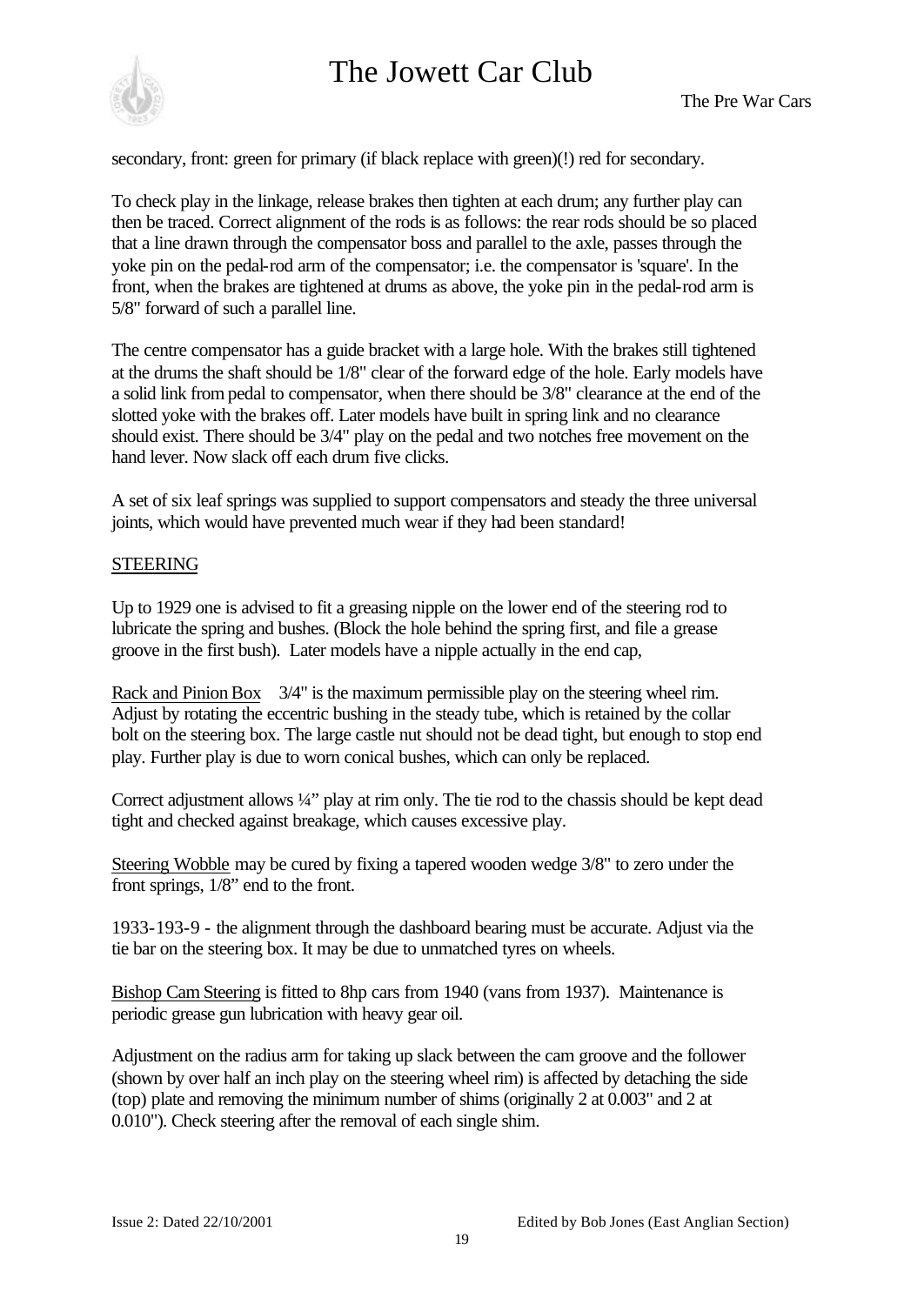

End play (up and down movement of the column) should be negligible. Adjustment is by removing shims singly from behind the end plate.

Marles-Weller Steering is fitted to 10-4 models. This is oil filled, and therefore, joints must always be remade with jointing compound. There should be no free movement in the steering wheel rim. Adjustment is by removing the side (top) plate after jacking up the front axle and draining the steering box. The follower moves in a cam groove as with the Bishop Cam Steering, but here the follower has two hemispherical steel inserts on each side, which align to the face of the groove at all positions of the steering. Play is taken up by replacing these hemispheres, testing after replacement of one side only. The follower is removed by working the radius arm gently up and down, until the follower can be grasped and pulled out. TAKE CARE not to lose the hemispheres into the steering box. New hemispheres should be placed firmly in the sockets with heavy grease and slightly tilted to give a lead-in effect. Test play by moving radius arm out of the way and checking the follower in the groove. Reassembly is best at either end of the cam groove, where it is wider. Press in the radius arm and then the following (this is helped if an assistant gently moves the steering wheel to and fro). Replace the side plate including the shims, which are not for adjustment, using jointing compound.

Drop Arm (Bishop Cam or Marles-Weller). If this is ever moved mark, clearly its position on the shaft beforehand.

Where you have forgotten, proceed as follows. Set wheels and steering wheel to straight ahead (i.e. halfway from lock to lock). Now set wheels slightly to the left. Replace drop arm. Check by swinging steering fully to the right, marking position of arm on shaft and removing drop arm, when it should be found that the steering wheel can be moved further in that same direction. Replace drop arm and repeat for the other lock. If the above does not apply, the drop arm should be moved over one or more serrations until it does. Finally secure the drop Arm. Check that minimum play in box exists at straight ahead position.

TRACKING ALIGNMENT. Never exceed 1/8" toe in. Never toe out. Jack up front to check.

TYRE PRESSURES (Sizes may be found under 'Gearbox Ratios')

Up to 1929 Tyre size is so generous that pressures can be dictated by comfort.

|                 | <b>Front 25-28</b> |  | Rear 30-33 |  |
|-----------------|--------------------|--|------------|--|
| (Balloon) Front |                    |  | 13 Rear 15 |  |

There are likewise a variety of recommendations for the later cars but they are generally around the following:

| 7 & 8 hp   | Front 20   | Rear    | $22^{\circ}$ |
|------------|------------|---------|--------------|
| Commercial | Front $20$ | Rear 24 |              |
| $10 - 4$   | Front 24   | Rear 24 |              |
| Commercial | Front 28   | Rear 36 |              |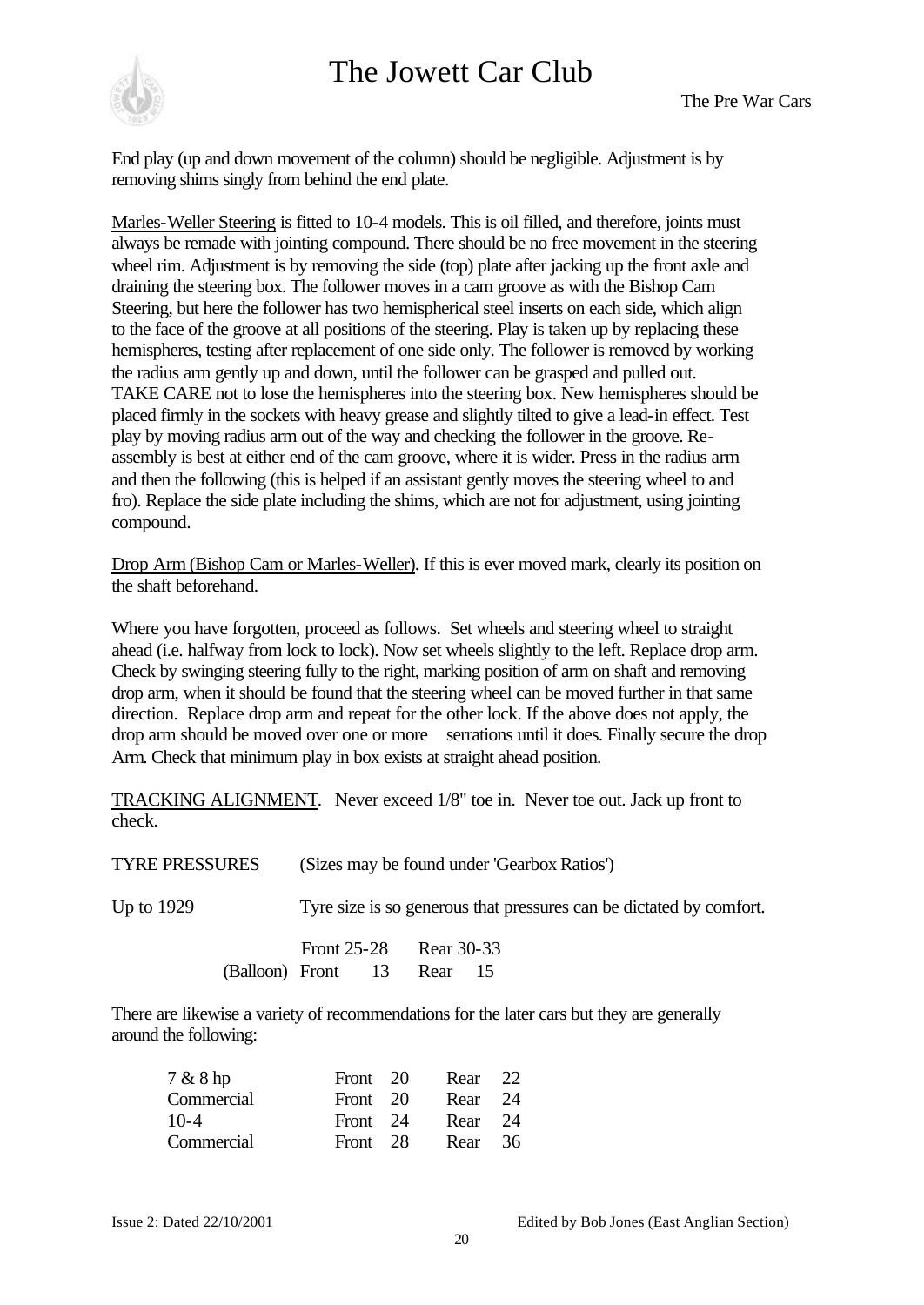

#### MODEL DETAILS

**1906-20** Short 2 Seater. No Dickey. 815.8 6.4, 3 pint Sump,1000 m.p.g. 4-gallon petrol tank, 50 mpg. Mole Grey with deeper shade "mudguards" upholstery of dark green leather. Wt.  $7\frac{1}{2}$  wt. 1913 model had hood fitted as standard. 1913 optional extras included:- 12 volt dynamo lighting set and switchboard etc. Speedometer, electric side and tail lamps. Two acetylene headlamps with separate generator.

**1921-22** Short 2 Seater with "large" boot.907.2, 7, 3 pint Sump, 1000 m.p.g. 5 gallon petrol tank 27.5 m.p.g. Standard Model Grey with green upholstery. Khaki twill hood. Wt 8½ wt. Complete with screen, dynamo lighting set, horn, speedometer, spare wheel and tyre pump, jack, and complete tool kit. Optional extra - Dickey seat. De-Luxe: Grey or Saxe Blue with real leather upholstery. Black leathercloth hood. Dickey seat, side curtains, special paint finish, nickel radiator and special nickel fittings.

**1923 & Late 1922** Short 2 Seater, 907.2 7, 3 pint Sump 750 m.p.g. 6 gallon petrol tank 40 mpg. Black leathercloth. Wt  $8\frac{1}{2}$  cwt. Complete with dynamo lighting, 5 Dunlop wheels, cord tyres. Speedometer and horn. Pump, jack and tool kit. Optional extra, dickey seat, upholstery in leather.

Long 4 Seater. 3 pint Sump 750 mpg. 6 gallon petrol tank 36 m.p.g. Colour finish to customer's choice. Wt 10 cwt. Otherwise as above.

Improvements for 1923 on both models were:- Cast aluminium induction pipes provision for electric starter, flexible drive for dynamo. Door on 2 seater made 2" wider.

**1924** As 1923. Oil gauge introduced. Oil consumption improved to 1000 m.p.g.

**1925** Light car - Short two Seater with or without dickey. 907.2 7, 40 mpg.  $8\frac{1}{2}$ wt. Light 4 seater on short chassis.  $38$  m.p.g.  $9\frac{\text{kg}}{\text{w}}$ .

Travellers car, 2 Seater with long body.

Vans, long and short chassis, with or without standard bodies. All models had 3 pint oil sump and 6 gallon petrol tank. Optional extras – all models, Self Starter, Balloon tyres.

**1926** 1925 plus long saloon (the Greenhouse). 907.2, 7, 35 mpg.

**1927** Leather upholstery except for saloon which had deep ribbed Bedford Cord.

**1928** Leather cloth hoods. Shades available on coachwork were:- Royal Blue, Deep Biscuit or Munich Laice on Saloon only. 11¾ cwt. On all models Dunlop cord balloon tyres and electric starter were fitted as standard, as were nickel radiators and fittings. Scuttle is lower from 1926 and follows height of bonnet. Windscreen is deeper.

**1929** Short four (previously light four) 907.2, 7, Fabric body in blue or maroon. General Spec. all models, 6 V electrics. Nickel radiator and fitments, shock absorbers, electric wiper and horn plus driving mirror. Upholstery not now leather but in first class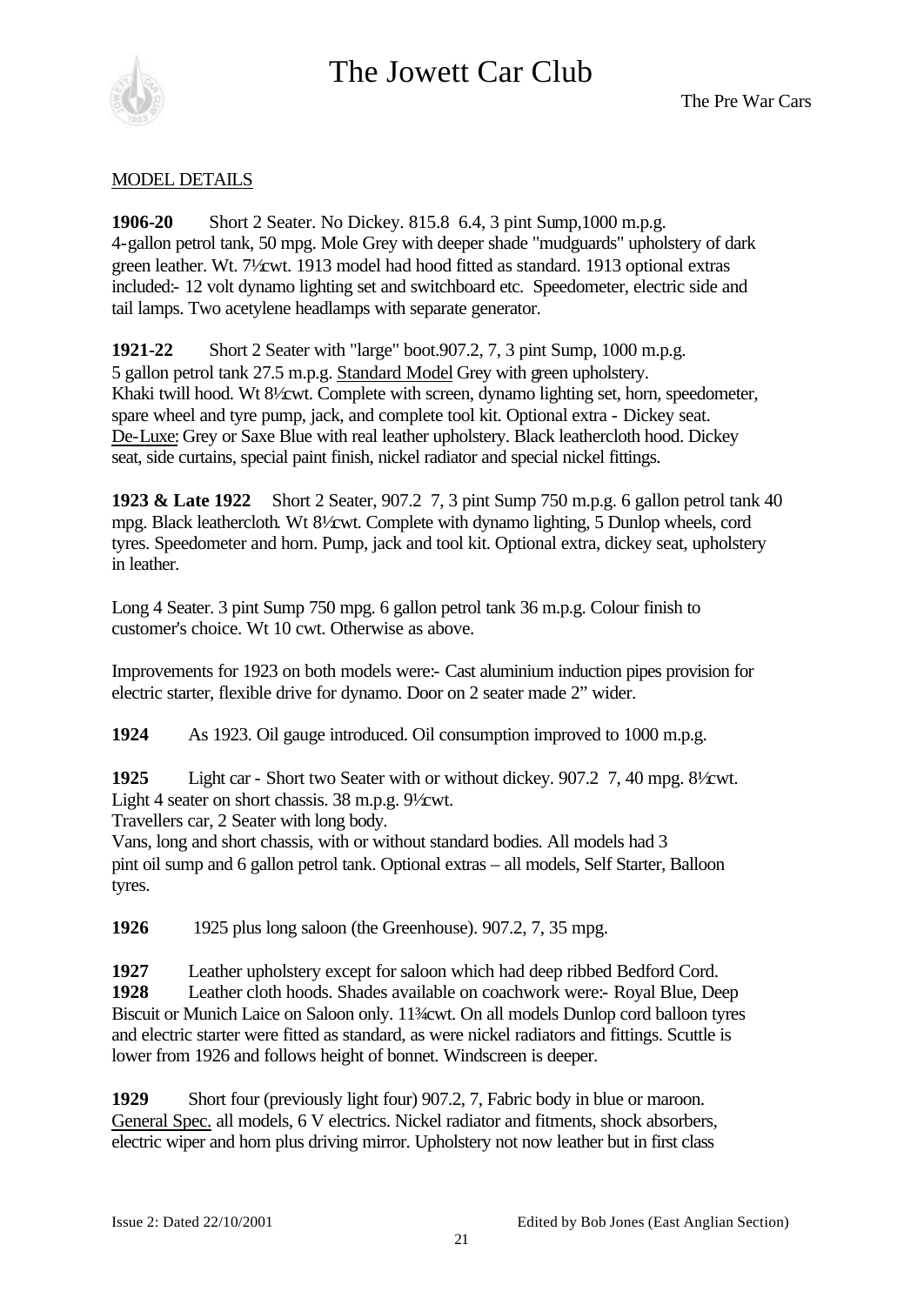

#### material.

| Short Saloon.<br>Long two.                                                                                                                                                                                                                                                             | Fabric body in blue, maroon or brown.<br>Coachbuilt in blue or maroon. 4 wheel brakes.                                                                    |  |  |  |  |
|----------------------------------------------------------------------------------------------------------------------------------------------------------------------------------------------------------------------------------------------------------------------------------------|-----------------------------------------------------------------------------------------------------------------------------------------------------------|--|--|--|--|
| Long four.                                                                                                                                                                                                                                                                             | Coach built in blue or maroon. 4 wheel brakes.<br>Fabric in brown or blue.                                                                                |  |  |  |  |
| Long Saloon.                                                                                                                                                                                                                                                                           | As long four.<br>4 wheel brakes.                                                                                                                          |  |  |  |  |
| Long Short Commercial.                                                                                                                                                                                                                                                                 | <b>Optional Extra Humphrey Seaberg free wheel clutch.</b>                                                                                                 |  |  |  |  |
| 1930<br>Artillery wheels.                                                                                                                                                                                                                                                              | Detached cylinder head introduced - peculiar to 1930.<br>General Spec. 6 v. Electrics, 4 wheel brakes, chrome radiator and fittings. Single plate clutch. |  |  |  |  |
| Long Two                                                                                                                                                                                                                                                                               | 907.2, 7, Coach built brown or blue.                                                                                                                      |  |  |  |  |
| Long Four                                                                                                                                                                                                                                                                              | Coach built brown or blue. Fabric - brown, blue or maroon.                                                                                                |  |  |  |  |
| repp.                                                                                                                                                                                                                                                                                  | Short Saloon Fabric - brown, blue or maroon. Interior to match in either grained fabric or                                                                |  |  |  |  |
| Long Saloon<br>choices.                                                                                                                                                                                                                                                                | Fabric brown, blue or maroon. Coach built brown or blue. Interior - many                                                                                  |  |  |  |  |
| Long/Short Commercials.<br>Long and Short deluxe as follows, "Black Prince". Black with red or cream decorations.<br>Interior in red fabric or moquette. All de-Luxe models have wire wheels. Steering wheel and<br>gear lever knob to match interior. Single pane opening windscreen. |                                                                                                                                                           |  |  |  |  |
|                                                                                                                                                                                                                                                                                        | "Grey Knight" Grey with blue decorations. Interior in blue antique fabric or moquette.                                                                    |  |  |  |  |
|                                                                                                                                                                                                                                                                                        | "Silverdale" Fawn with brown decorations. Optional extra on all models - splinter glass.                                                                  |  |  |  |  |
| General Spec. Chassis lowered 4" from previous. All models on 6v electrics. First<br>1931<br>year of pre-car design of engine. Radiator surround stainless steel with chrome to other<br>bright fittings.                                                                              |                                                                                                                                                           |  |  |  |  |
| models with dickey seat.                                                                                                                                                                                                                                                               | Long two 907.2, 7, oil sump 4½ pints. Royal blue coach work with matching trim. All                                                                       |  |  |  |  |

Short Saloon. Maroon fabric with maroon rexine.

Long Saloon. Maroon fabric with maroon rexine.

Long Four. Royal blue coachwork with matching trim. Wire wheels. Steering wheel and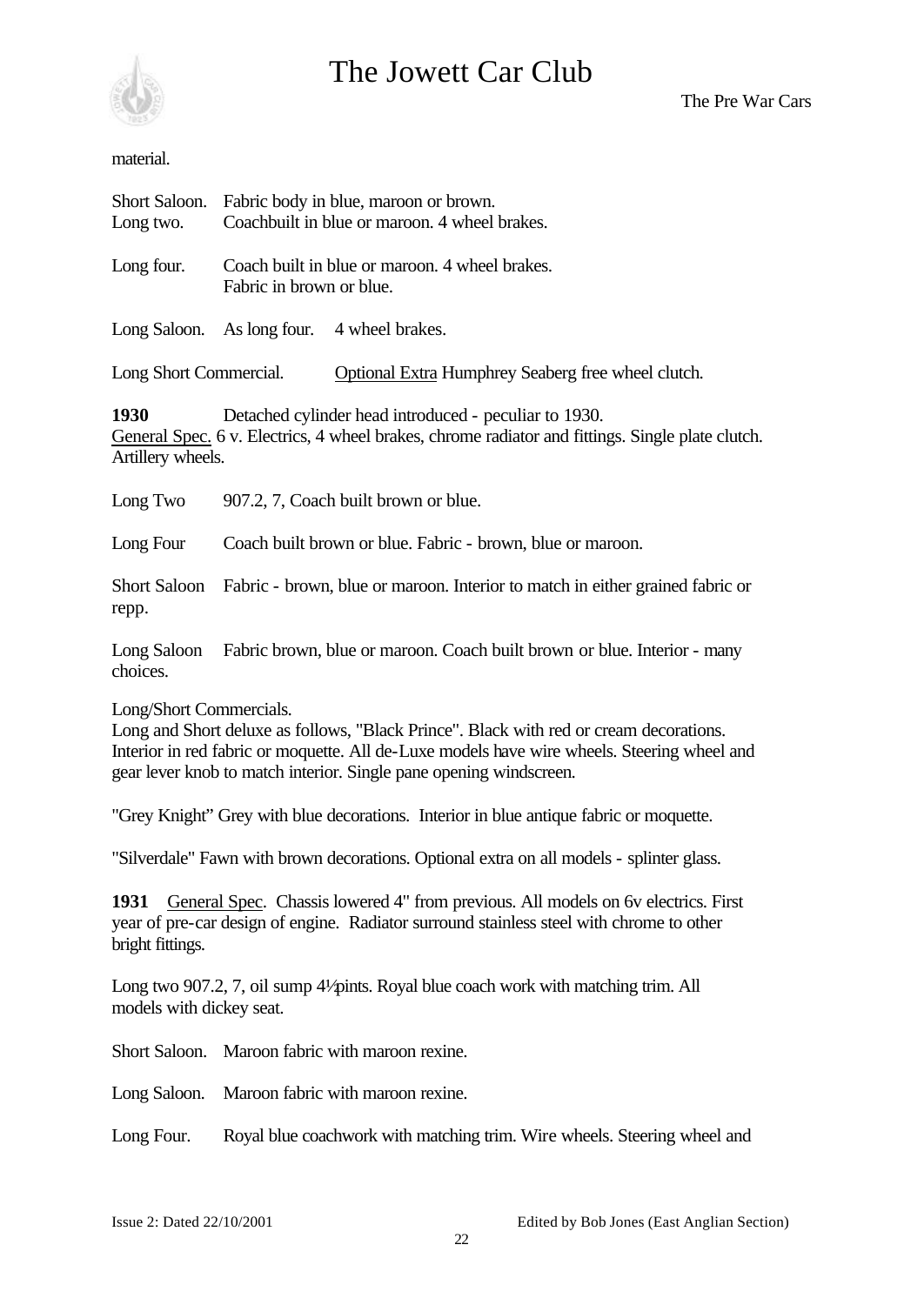

gear lever knob to match interior. Single opening screen.

Deluxe Saloons as follows "Black Prince". Black with cream or green decorations. Interior in brown rexine or fawn moquette. Specification as long four.

"Silverdale" Fawn with brown decoration. Interior in brown rexine or fawn moquette. Specification as long four. Optional extra on all models "Lancegaze" safety windscreen glass. **1932** General Spec. 6v electrics. Dunlop wire wheels standard models. Dunlop Magna wheels on de-luxe models. Rear mounted petrol tank on de-luxe models. All have stainless steel trim.

Long Two 907.2, 7, Oil Sump 4½ pints. Royal Blue coachwork with (Focus) trim to match.

Long Four (Simba) Royal Blue coachwork with trim to match.

Short Saloon (Wren) Maroon fabric body with maroon rexine. Long Saloon as follows "Black Prince". Black coachwork with shaded blue rexine or fawn moquette.

"Ivanhoe" Blue coachwork with shaded blue rexine or fawn moquette.

Short and long de-luxe saloons as follows "Blackbird". Black with green beading. Shaded blue rexine or fawn moquette.

"King-fisher" Blue with light blue beading. Shaded blue rexine or fawn moquette.

**1933** Short Two (Flying Fox) 907.2, Oil Sump 4½ pints. Coachbuilt. Maroon with

red line. Maroon rexine or dark blue with light blue line. Blue rexine. 12v electrics Dickey

seat.

Long Four. Coachbuilt. As above. 12v electrics.

Short Saloon. Fabric. Black with green line. Brown rexine or fawn moquette. 6v electrics.

Ditto. Coachbuilt. Dark blue with light blue lines. Blue rexine or moquette. Maroon with red line. Maroon rexine or moquette. 12y electrics.

Long Saloon. Fabric. Black with green line. Brown rexine or fawn moquette. 12v electrics. Coachbuilt. Dark blue with light blue lines. Blue moqette or rexine. Maroon with red line. Maroon rexine or moquette.

Kestrel (4 light) Coachbuilt only. Fawn with maroon top. Maroon moquette or rexine. Green with black top. Green moquette or rexine. All black with green lines. Green moquette or rexine. 12v electrics.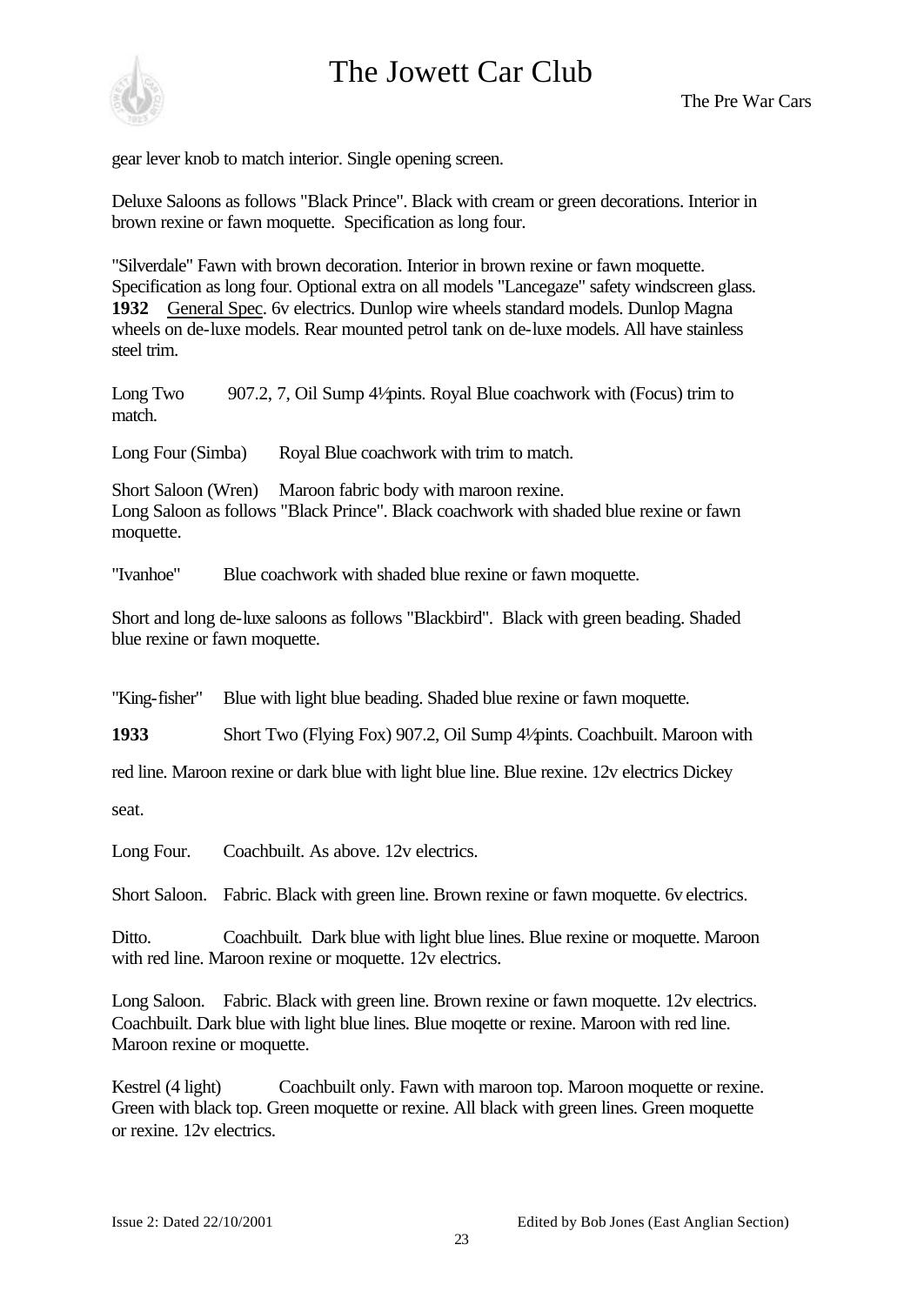

The Pre War Cars

**1934** General Spec. All models coachbuilt. 12v electrics, Dunlop Magna wheels and bumper front and rear. Kestrel fitted with trafficators.

2 Seat "Flying Fox" 907.2, 7, Oil Sump 4½ pints. Green with black lines. Dickey seat green rexine. Black with green lines. Green rexine.

Long Four. Blue. Blue rexine.

Short Saloon. Dark blue with light blue lines. Blue rexine or moquette. Black with green lines. Green rexine or moquette.

Long Saloon (Std. Basic) Black with blue lines. Blue moquette or rexine. Black with green lines. Green moquette or rexine. This model was also available as a traveller's car with large rear doors and detachable rear seats.

Kestrel (4 light). Green with black top and green lines. Green hide or moquette. Grey with blue top and blue lines. Blue hide or moquette. Black with Green lines. Green hide or moquette.

General Spec. 12v electrics. Opening windscreen. Luvax hydraulic shock absorbers. Rear petrol tank with pump feed, gauge and clock. Dunlop Magna wheels. Adjustable seats. Trafficators, brake lights.

2 Seat "Flying Fox" 907.2, 7, Oil Sump 4½ pints. Black, green rexine, green hood Now with swept wings. Seats not adjustable. Dickey seat.

4 Seat "Weasel". All red, red rexine and red hood. All green, green rexine, green hood. 2 doors only. Some versions had twin carburettors.

"Kestrel" (6 Light). Black, Green rexine or moquette. Dark green, green rexine or moquette.

**1935** 2 Seat "Flying Fox" 907.2, 7, Oil Sump 4½ pints. Black, green rexine, green hood. Now with swept wings. Seats not adjustable. Dickey seat.

4 Seat "Weasel". All red, red rexine red hood. All green, green rexine, green hood. 2 doors only. Some versions had twin carburettors.

"Kestrel" (6 light). Black, green rexine or moquette. Dark Green, green.rexine or moquette.

"Curlew" Blue, blue rexine or moquette. De-luxe version of the Kestrel with colours as Kestrel, but option of leather, automatic clutch, twin-tone horns, master switch and special door cappings.

**1936** "Flying Fox", "Weasel", "Kestrel", "Curlew". 907.2, 7, Oil Sump 4½ pints. As for 1935 with addition of Stevenson jacking, tubed radiator behind dummy grill and minor detail changes.